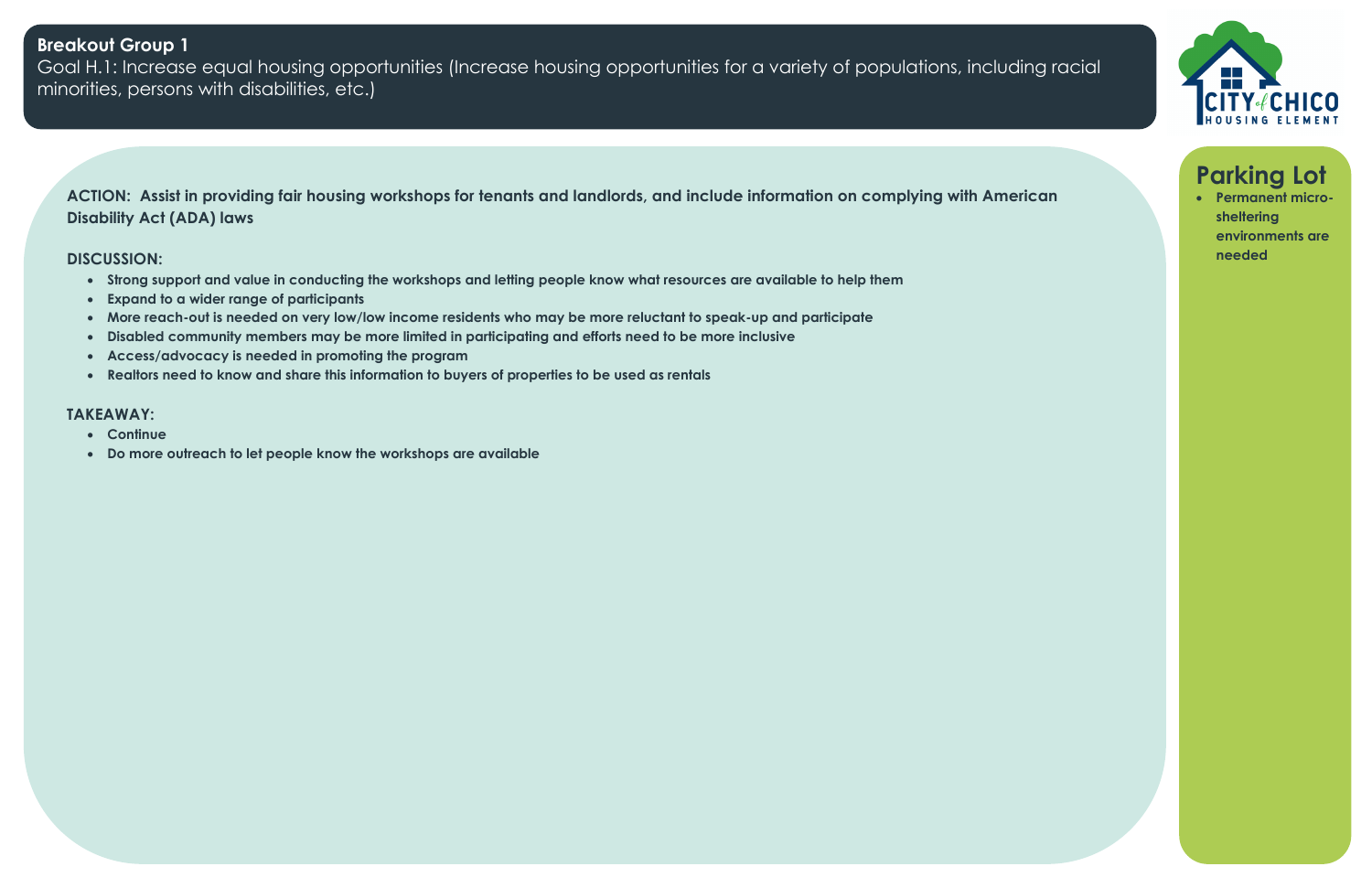**ACTION: Ensure that the City does not have regulatory constraints that impede protected classes from obtaining housing. Annually review** • **the City's fair housing procedure to maintain compliance.**

## **DISCUSSION:**

• **More awareness of and what the definitions of "protected classes" are needed** 

# **TAKEAWAY:**

• **Make information prominently available of what the definitions of "protected classes" are and how these protections apply** 



# **Breakout Group 1**

Goal H.1: Increase equal housing opportunities (Increase housing opportunities for a variety of populations, including racial minorities, persons with disabilities, etc.)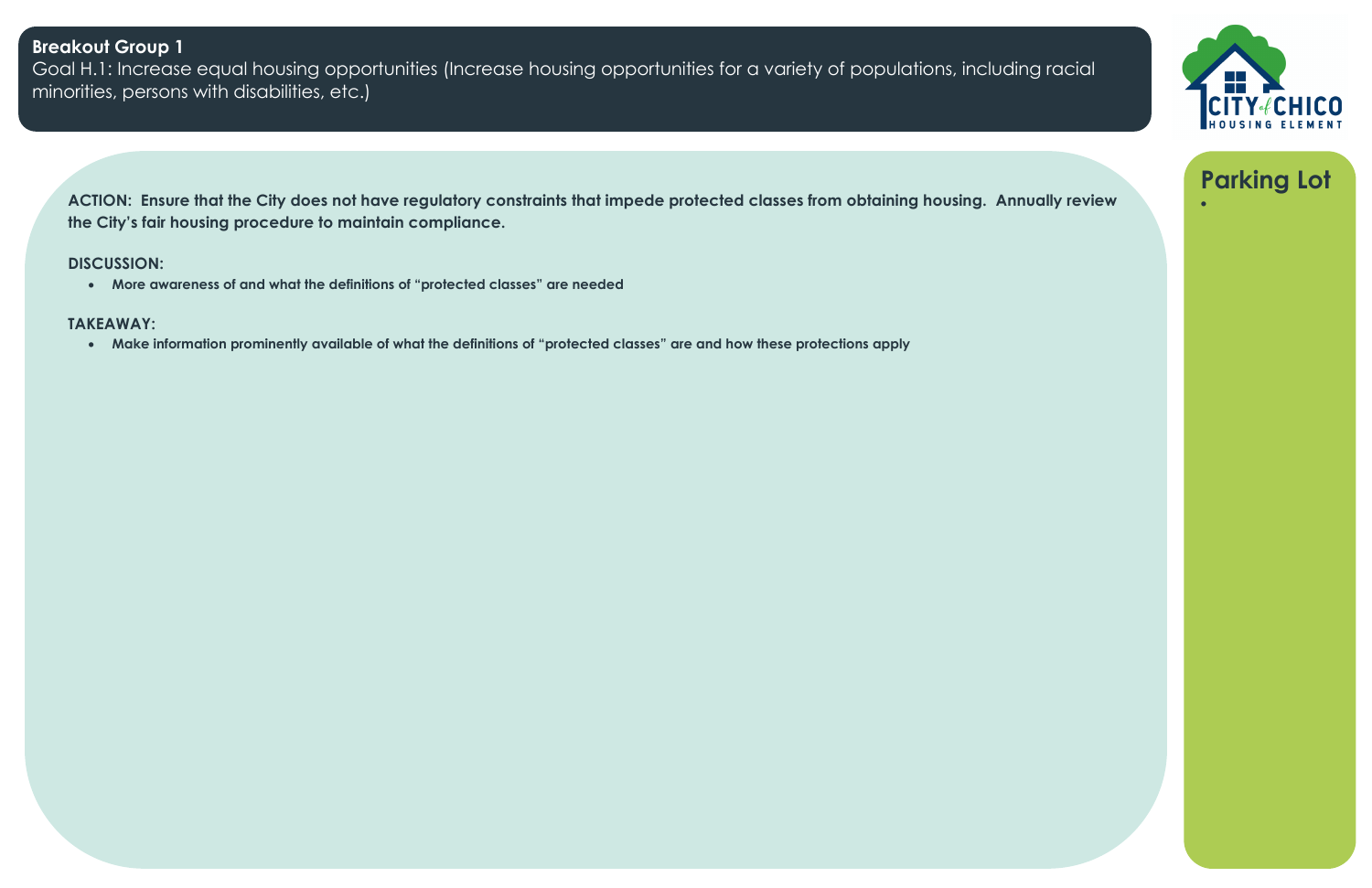**ACTION: Explore funding and resource options to partner with the Disability Action Center to maintain an inventory of units accessible to** • **people with disabilities. Share information with architects and builders to encourage accessible design in new developments.**

### **DISCUSSION:**

- **Realtors play a key role in getting the information out to the community**
- **Building codes address the majority of accessibility factors**
- **Consider adding incentives to providing more accessible building design and products**

### **TAKEAWAY:**

- **Continue with the program**
- **Explore possible incentives/resources for market-rate developers to build accessible units**



# **Breakout Group 1**

Goal H.1: Increase equal housing opportunities (Increase housing opportunities for a variety of populations, including racial minorities, persons with disabilities, etc.)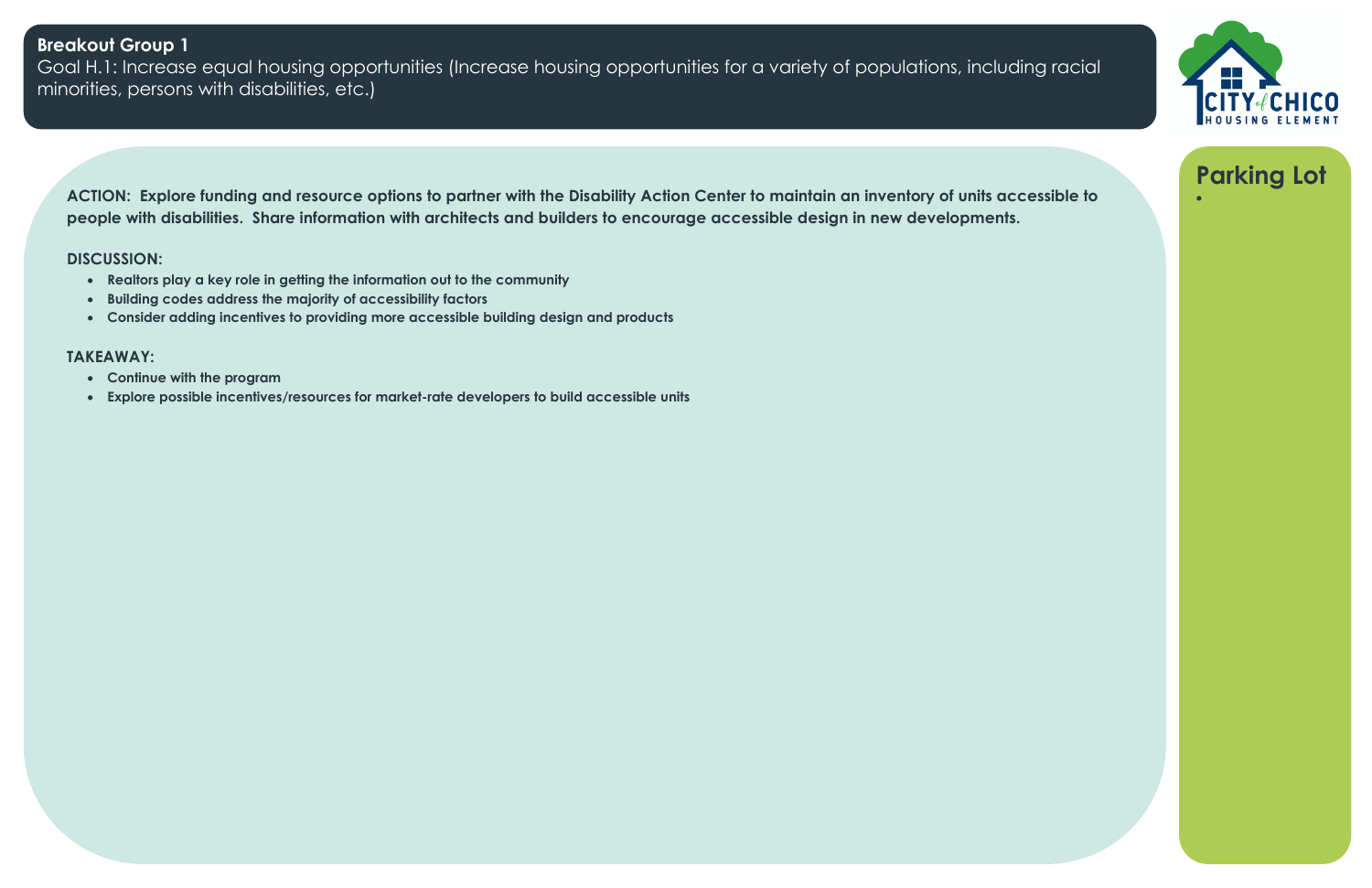# **ADDITIONAL ACTIONS UNDER THIS GOAL?** •

## **DISCUSSION:**

- **Formation of a Racial Equity Committee may be an option to assess issues to inform possible policy or education efforts**
- **Inform and expand upon any incentives that may be offered by providing ADA units and/or increased accessibility**
- **Emphasis is needed to allow for and strengthen aging-in-place**
- **More diversity is needed in the building types and products that allow for aging-in-place**

## **TAKEAWAY:**

- **Continue and expand on the program**
- **Look for incentives in providing more housing opportunities to special populations**
- **Form a Racial Equity Committee**



# **Breakout Group 1**

Goal H.1: Increase equal housing opportunities (Increase housing opportunities for a variety of populations, including racial minorities, persons with disabilities, etc.)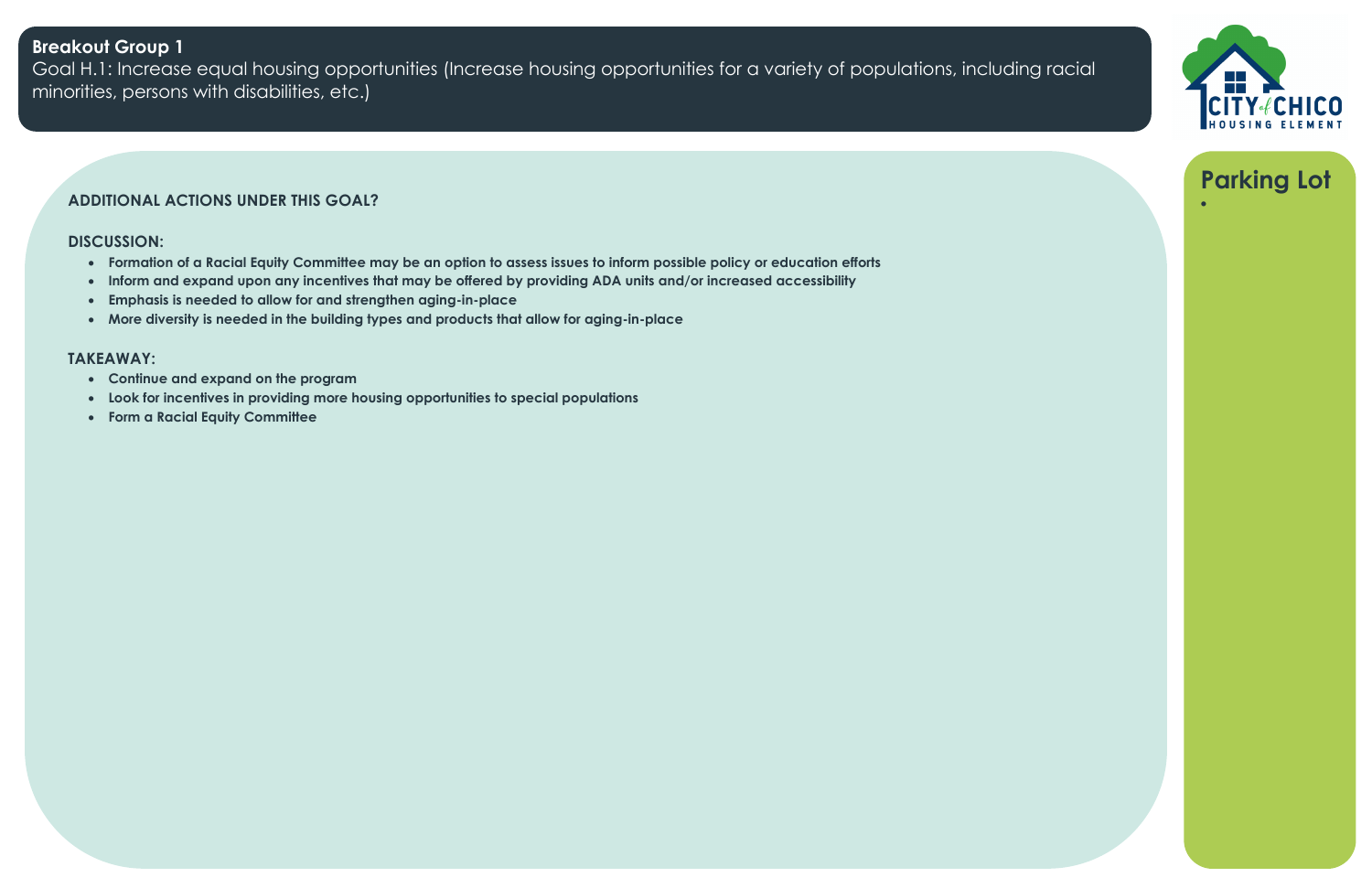**ACTION: Implement the Corridor Opportunity Site overlay as described in Land Use Element Goal 2.3.1 through the use of incentives and** • **flexibility in development standards**

## **DISCUSSION:**

- **Concern regarding gentrification when this development is adjacent to established neighborhoods; don't push people out of their neighborhoods**
- **Example—What's happened on Nord Ave issue—the new student complexes**
- **Off-set the impacts (increased traffic, decreased walkability) to older neighborhoods-- increase public transport with better intervals between buses—lead times are far too long to be meaningfully useful, increase bike parking, alternative transportation**
- **With the increased density, the impact needs to be softened—make additional improvements to improve conditions for those already in the neighborhood**
- **Staff mentioned the multi-modal concept encouraged by State/Fed funding sources for infrastructure and mentioned attending B-Line meetings that solicit input on an annual (?) basis**

- **Look comprehensively at possible impacts to existing adjacent neighborhood and come up with actions to alleviate impact**
- **Integrate multi-modal forms of transportation**

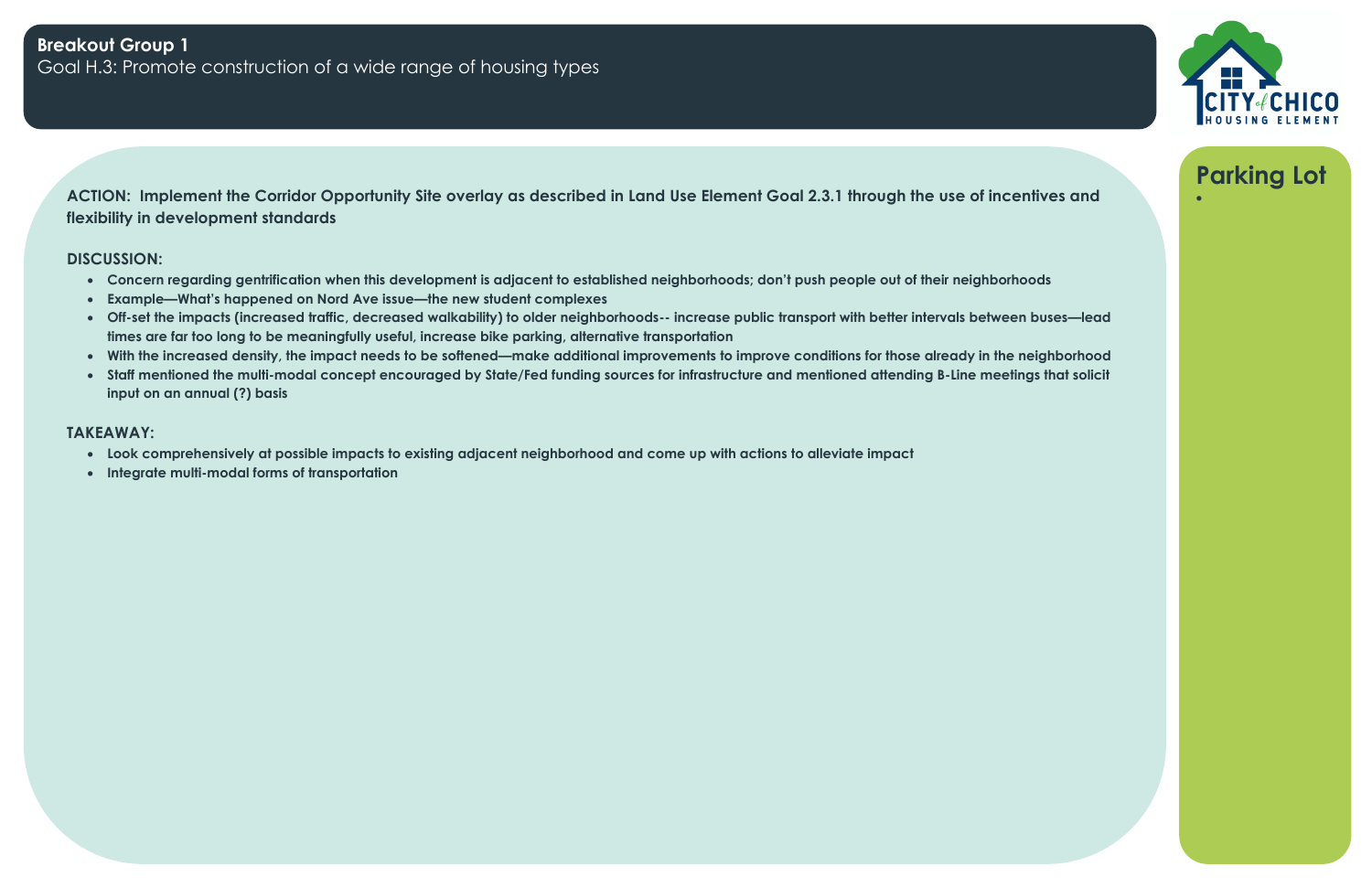# **ACTION: Maintain an inventory of vacant and underutilized residential parcels** •

# **DISCUSSION:**

• **Keep doing it and continue to update the list**

# **TAKEAWAY:**

• **Keep doing it and continue to update the list**





# **Breakout Group 1** Goal H.3: Promote construction of a wide range of housing types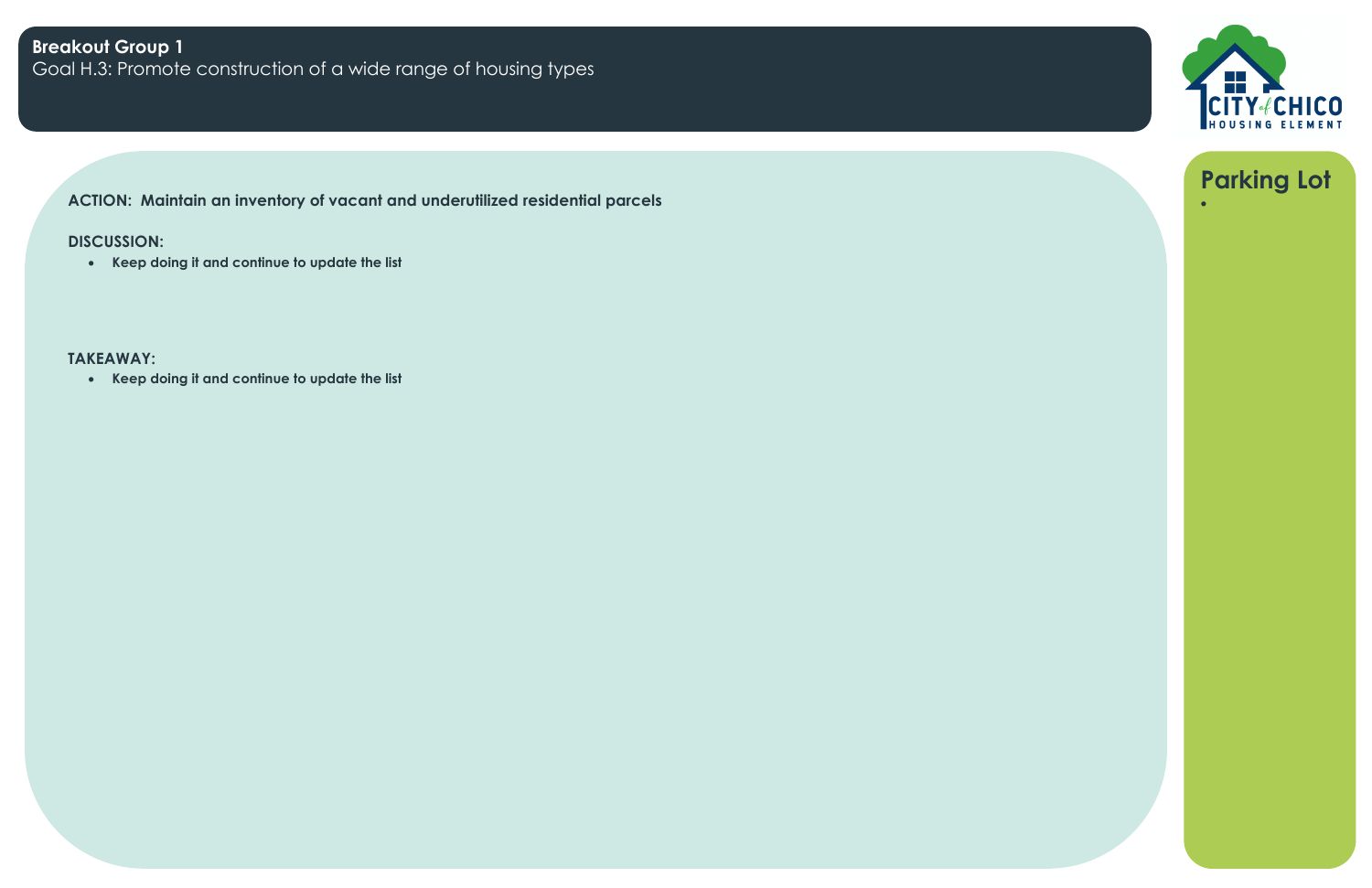# **ACTION: Highlight the incentives to build affordable housing found in the Land Use Element to developers** •

## **DISCUSSION:**

- **The various incentives were described, as well as State laws enacted to expedite affordable housing project review and approval. SB 35 was mentioned that has the goal of streamlining local reviews of projects.**
- **Issue with SB 35 is that a "skilled and trained workforce" is required and that isn't available in our area**

## **TAKEAWAY:**

• **Advocate at State level for changes for more flexibility**



# **Breakout Group 1** Goal H.3: Promote construction of a wide range of housing types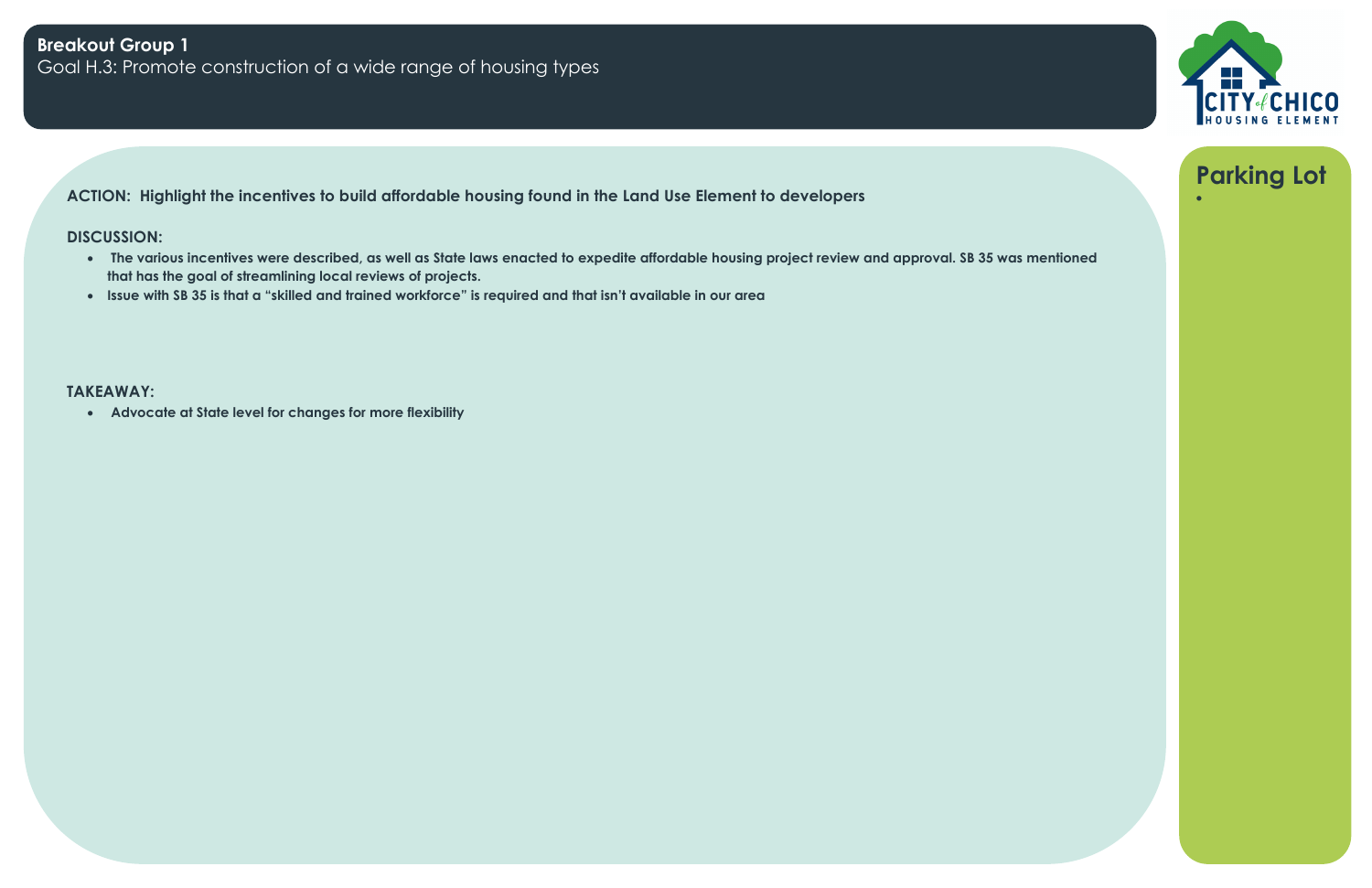# **ACTION: Implement the Downtown Element of the General Plan to support higher density residential development Downtown** •

## **DISCUSSION:**

- **Continue**
- **It was explained that there are three projects currently in some state of progress, but two are stalled**
- **Group asked what have been the constraints/holdups? Parking issues? Other?**
- **Incentives? Focused subsidy? Not inclusionary, but "incentive" zoning**

- **Ask current developers of stalled projects downtown the reasons behind the delays to perhaps pursue solutions that may be within the City's control**
- **Look at possible incentives**



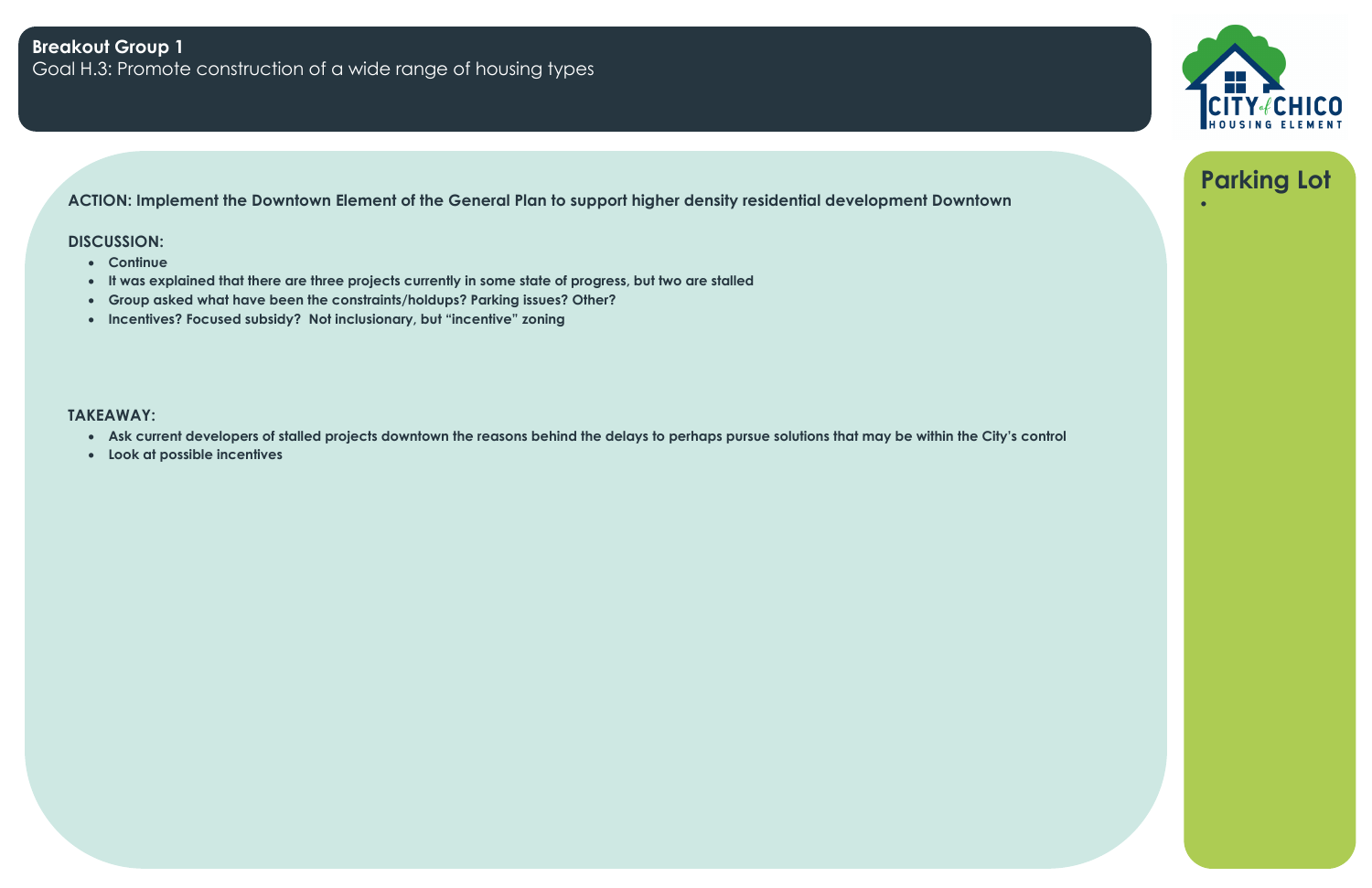**ACTION: Continue to implement the Traditional Neighborhood Development Code (TND) that promotes higher density, vertical and** • **horizontal mixed use and greater flexibility in meeting parking requirements**

# **DISCUSSION:**

• **Minimal discussion—good to keep**

# **TAKEAWAY:**

• **Keep and continue**

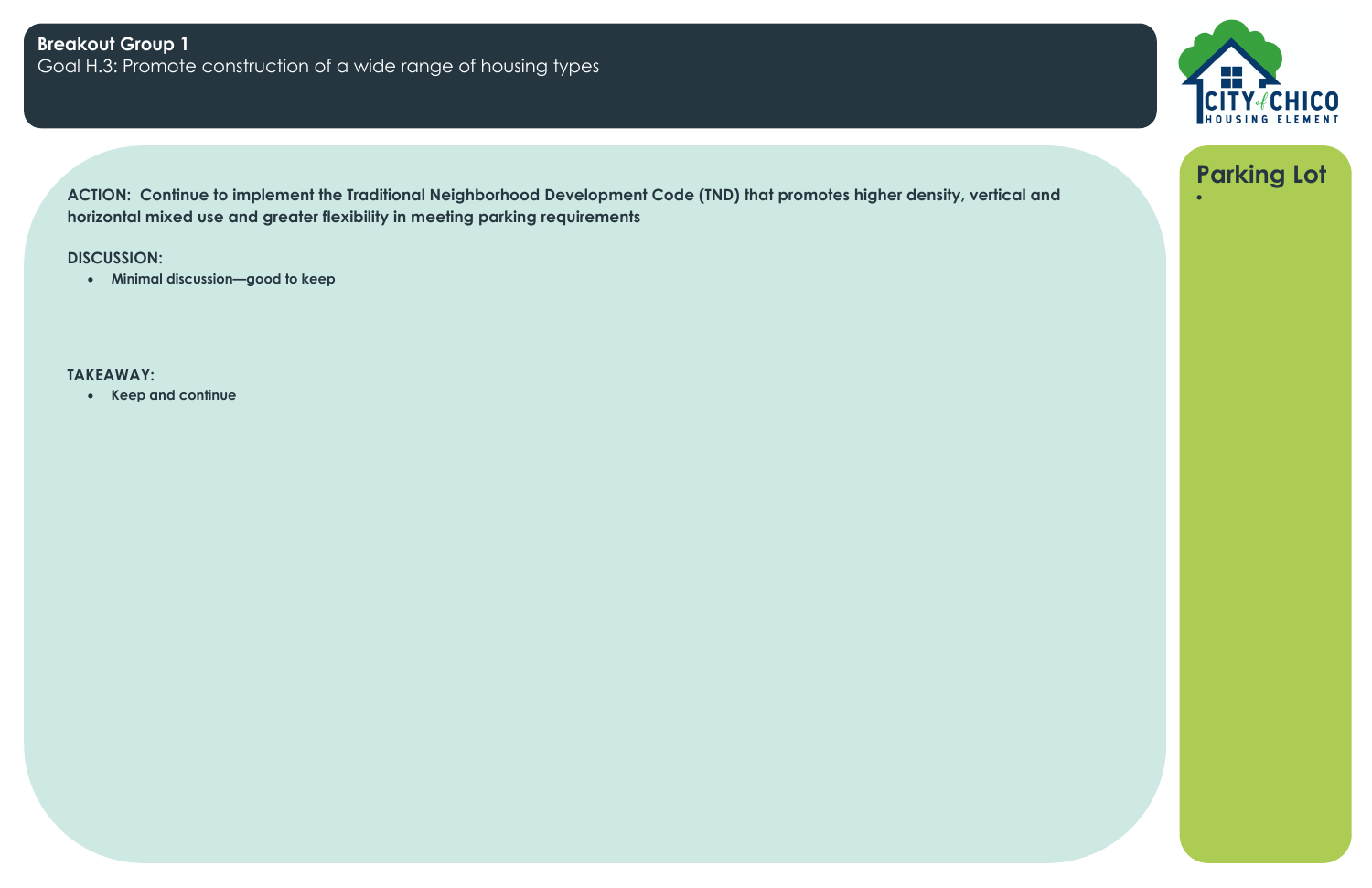**ACTION: Regularly assess the need to amend the City's Zoning Code and Design Guidelines Manual to promote design flexibility for** • **residential developments** 

### **DISCUSSION:**

- **It was shared that City staff continually reviews and amends code as necessary to be in compliance with State regulation and in response to local need (Camp Fire, etc.)**
- **Potential new zoning requirements coming from State legislation that will allow up to four dwelling units on parcels currently zoned R-1(low density)—this could be feasible for larger parcels**
- **Appreciation was voiced regarding the reduction in impact fees for small units and a desire to continue consideration of lesser fees for studio and one bedroom units—concern that small units have subsidized larger units for a very long time**

- **Keep abreast of State requirements and local need to adjust code as needed**
- **Continue review of fees for small units to encourage their development**

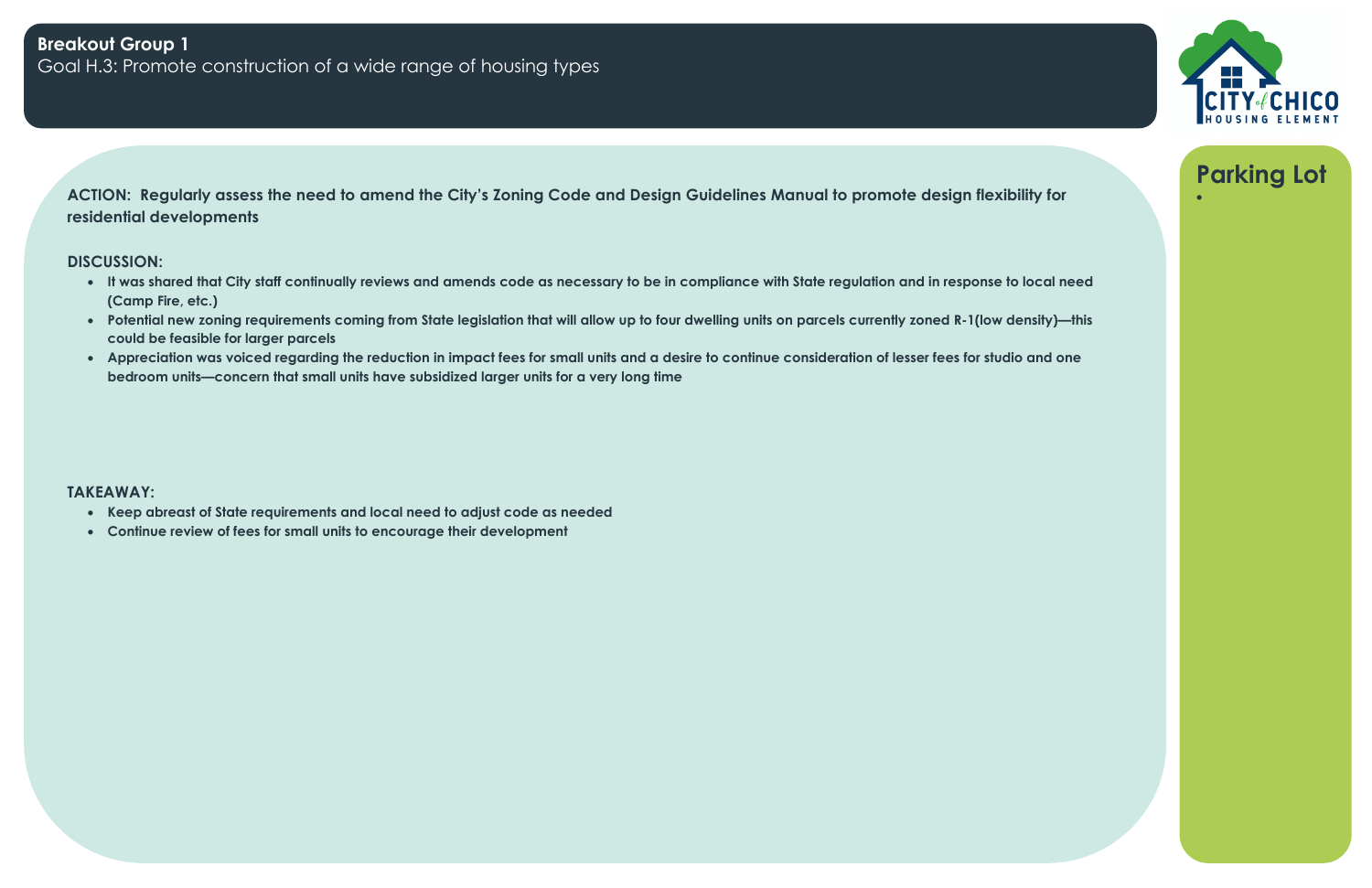# **ACTION: Support emerging cost efficient and green housing models** •

## **DISCUSSION:**

• **There is interest in getting more sustainable building materials and types allowed. Staff indicated that the State adopts a building code and that local jurisdictions must follow with locally adapted codes. Increased energy requirements are now a key factor in building design, as all new residential development must have solar energy.** 

## **TAKEAWAY:**

- **Explore how we mesh important safety requirements and sustainability with ability to feasibly (reasonable cost) produce affordable housing?**
- **Advocacy at State level?**



# **Breakout Group 1** Goal H.3: Promote construction of a wide range of housing types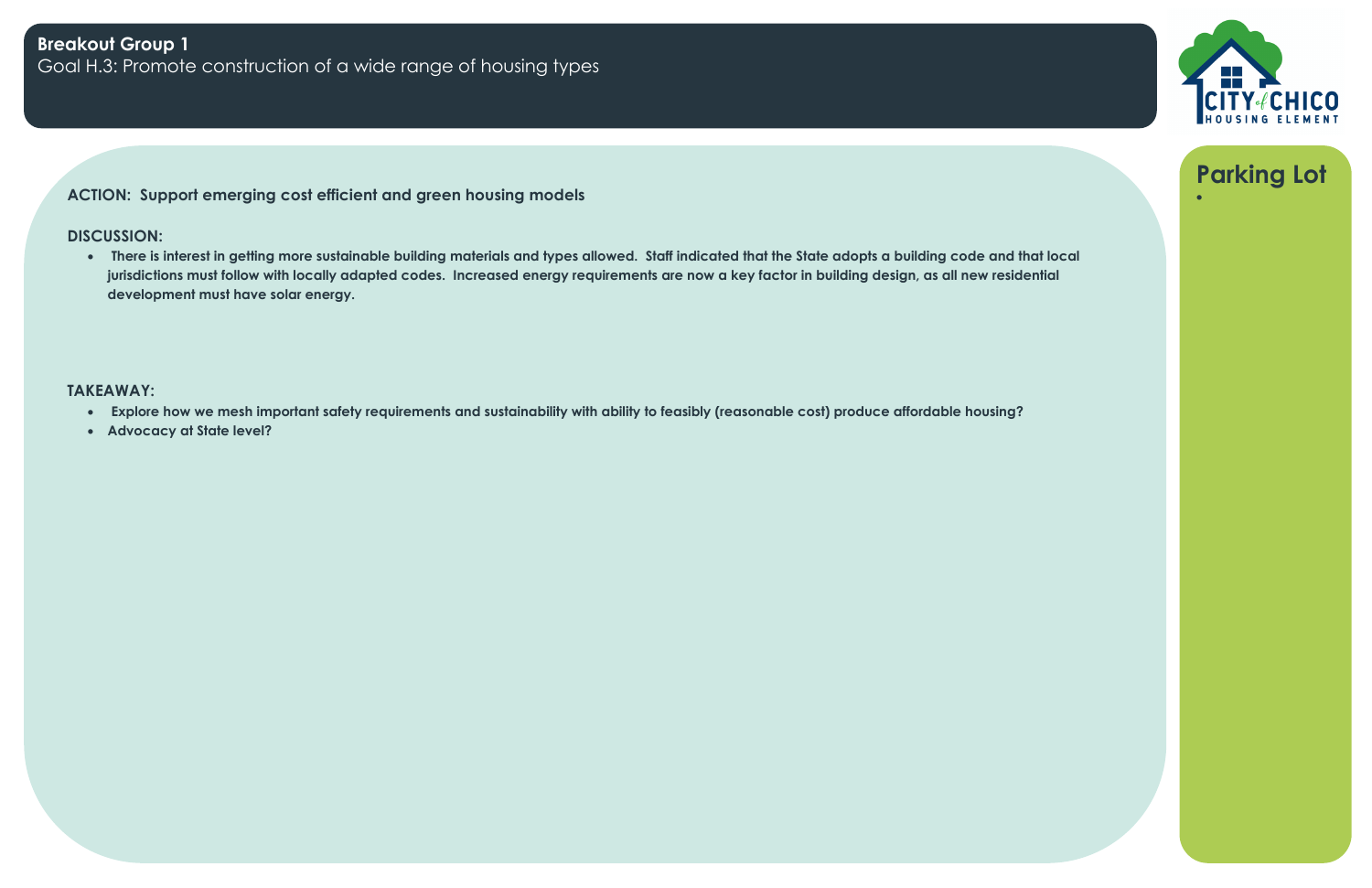# **ADDITIONAL ACTIONS UNDER THIS GOAL:** •

## **DISCUSSION:**

- **How do we strike a balance between need and NIMBY?? Education? Incentives?**
- **The State has imposed regulations (i.e., Housing Accountability Act) that take away the City's discretion to deny projects on the basis of community opposition. Staff pointed-out that this has been a significant factor in facilitating residential development because in order to reduce the density or deny a residential project, there are now State-required findings that need to be made that the project would impact public health and safety. The allowable criteria for such findings is very narrow.**

## **TAKEAWAY:**

- **Pursue public education/engagement**
- **NIMBY resistance to housing has a higher standard to prove there is an impact to public health and safety in order to reduce density or deny projects**

# **DUE TO TIME CONSTRAINTS, THE GROUP WAS NOT ABLE TO DISCUSS THE FOLLOWING ACTIONS:**

- **Work cooperatively with nonprofits, charitable organizations and training institutions to expedite project processing and reduce regulatory barriers to the development of specialized housing that meets a community need**
- **Promote the development of an adequate number of one- and two-bedroom apartments to serve small households**
- **Provide for infrastructure and service demands generated by residential development.**



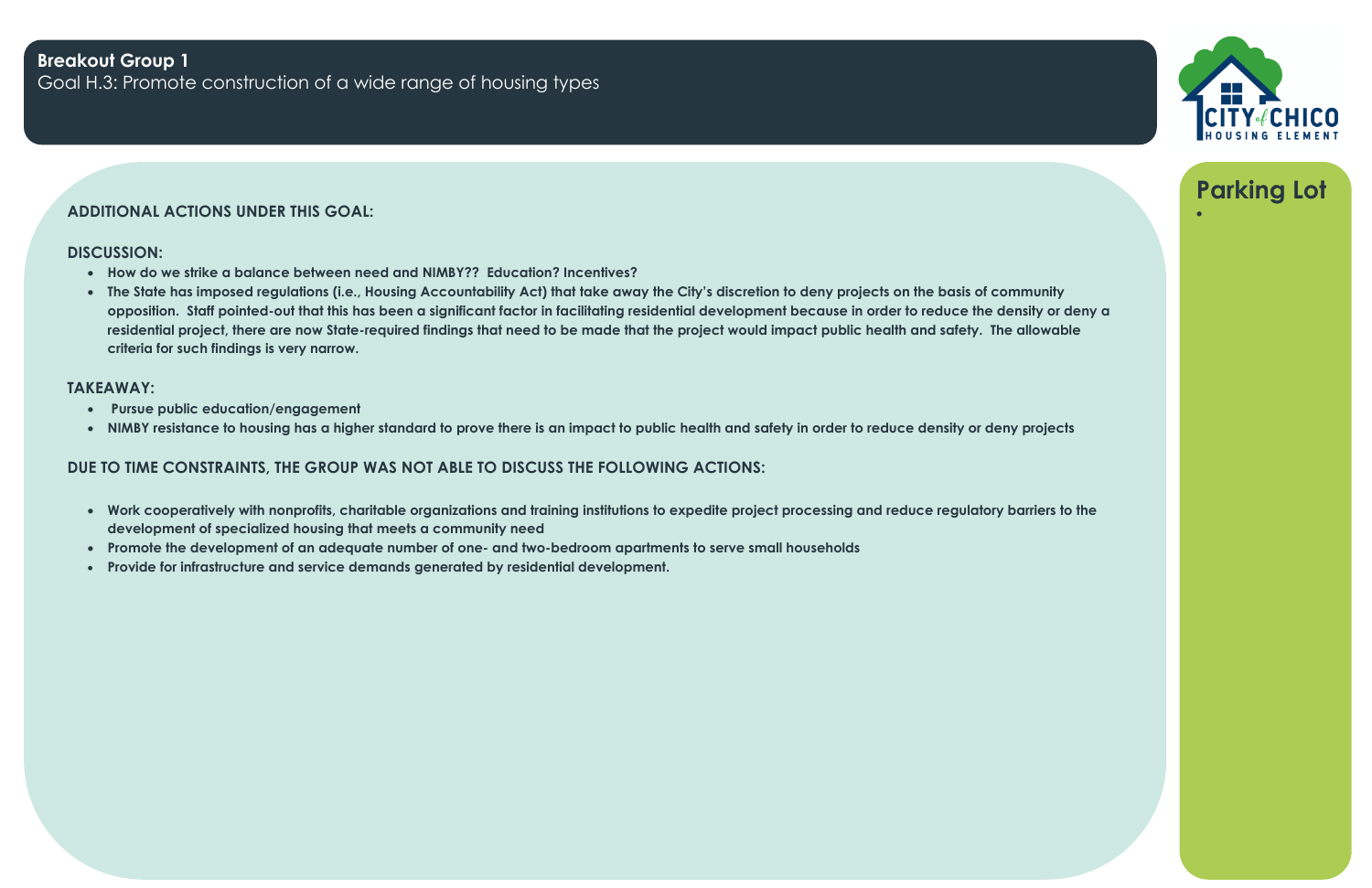- **Inclusionary Housing and Zoning**
- **Infill Housing**

**ACTION: Provide federal and state financial assistance, as available, to affordable housing developers and require that units are affordable to low, very low and extremely low-income households for at least 30 years.**

## **DISCUSSION:**

- **In terms of housing goals and accomplishments, extremely low income is below target goals to address need. What is the major factor contributing to the inability to meet those goals?** 
	- o **Limited public funding is the main contributing factor. Loss of redevelopment funds.**
- **The target number of housing is established, and funding is substantially less than what is needed. How could the city meet the goals that are established in the plan?** 
	- o **Unable to with current funding levels. Local government can provide a below market rate loan via soft loan, upfront subsidy. Developers can apply for grants from the city or state. But the funding levels are inadequate to meet the need.**
- **This is frustrating because it is a huge problem and causing a tremendous amount of difficulty. Housing is a need, yet the funding does not exist. What is the solution? How does the housing element fit in?** 
	- o **Two local strategies are a housing trust fund, and inclusionary zoning policy. The City has helped set up the North Valley Housing Trust, which pools public and private money, and uses those funds to leverage other public and private funding from outside the community. Inclusionary zoning uses the private market to require a percentage of newly built units to be set aside at rents/prices affordable to lower income households.**
- **Is there was a way to collate the smaller organizations funding and make them easily accessible?** 
	- o **That is the idea behind trust funds.**
- **Affordable housing is very important for the community.**
- **Funding does not match the goals. Housing trust is an option. With inclusionary zoning that cost is not subsidized by public funds. Inclusionary zoning means that the developer must build so many so the market can subsidize the cost of the low market housing. No identified funding source, so what is the limiting principle for submarket housing? How can we support subsidized housing in the community?** 
	- o **Inclusionary zoning policy, local trust funds.**
- **Concern: Making units more affordable will make units less available because developers would have to compensate for the lower rents that they have to set aside.**
- **Many cities have done this, and it has worked**

- **Follow up on inclusionary housing- research case studies and potential impacts; most participants supported the concept; two participants were skeptical it would work.**
- **How do we meet housing needs given the lack of funding?**

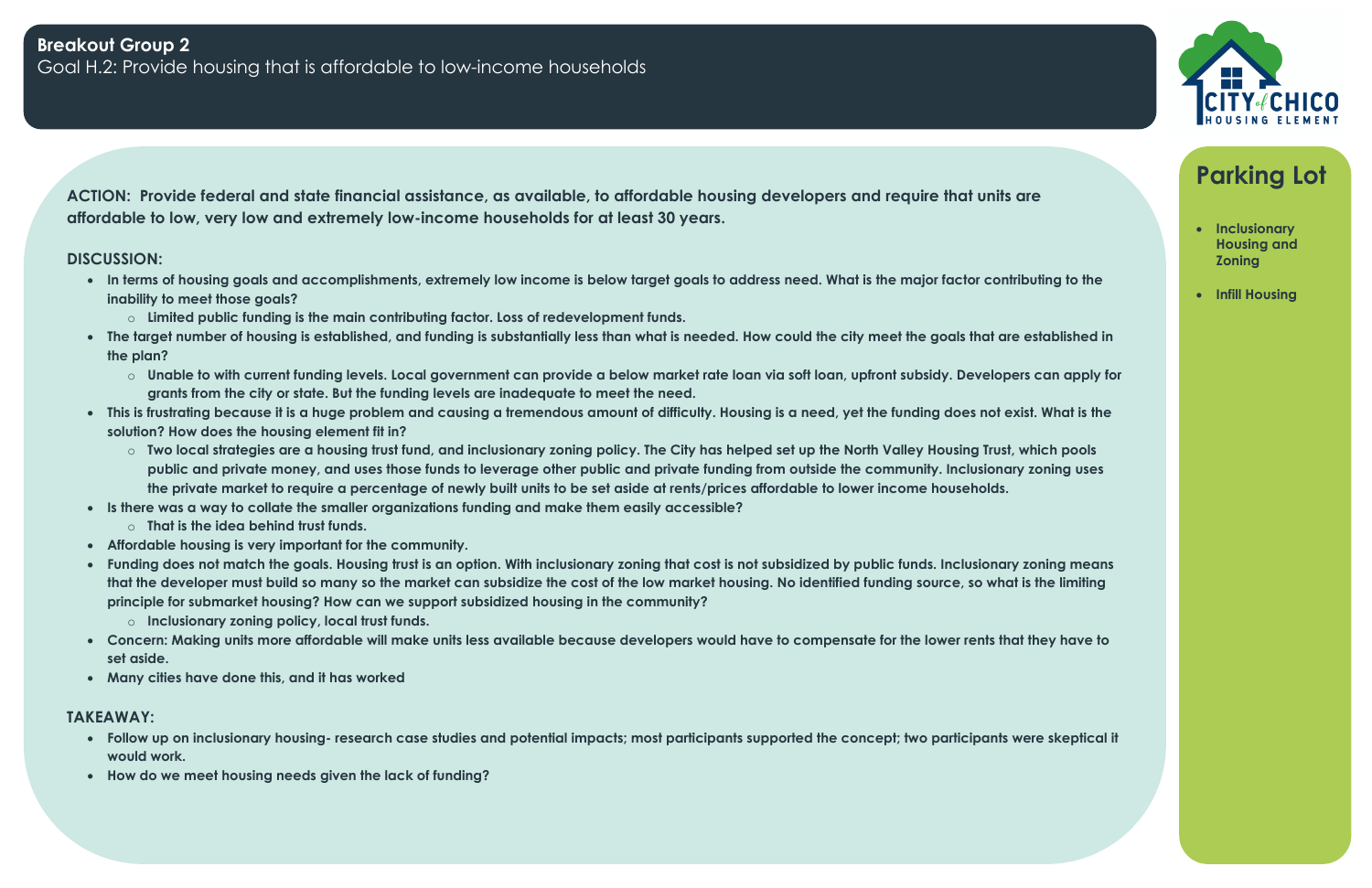**ACTION: Inform the community and decision-makers of the benefit of smaller and more affordable housing such as SROs and ADUs through** • **annual Housing Element reviews and housing market reports.**

## **DISCUSSION:**

- **In Chico, we used to have owner occupancy requirement for ADUs, now there is doubling of density for a single-family lot. Developers buy single family, add ADU in the back and rent both units out. A good way to provide additional units, yet there are other impacts. We will find out those impacts in a few years.**
- **I would like to give a shoutout to Chico for encouraging the production of ADUs and making more rooms available. Those are good steps in providing housing that does not require a lot of new development and that is affordable. That is something that I would support strongly as a goal.**
- **There is a housing crisis for a reason. Happy that it is more sustainable, but it is not cheap. The idea that building new can be affordable is a real challenge. We are so far off that in my mind if we have limited resources and we are trying to help as many people as we can, we need to look at existing housing. We need to preserve our public resources and spend them judiciously. You walk into a community, what is most affordable? The older stock. Looking at existing housing stock, if we can spend more time doing that would be a legitimate way to address this.**
- **ADUs really have a place in our community. ADUs are components of affordable, environmentally friendly housing as opposed to large-scale single-family housing development. Those type of units are going to be more affordable and they are an important component especially for affordable housing in the future.**

- **General support for ADUs and SROs. Important to look at existing housing as opposed to creating new developments.**
- **Questions around future impacts of increased ADUs.**
- **Location of housing, given environmental constraints must be taken into account when talking about the production of housing.**



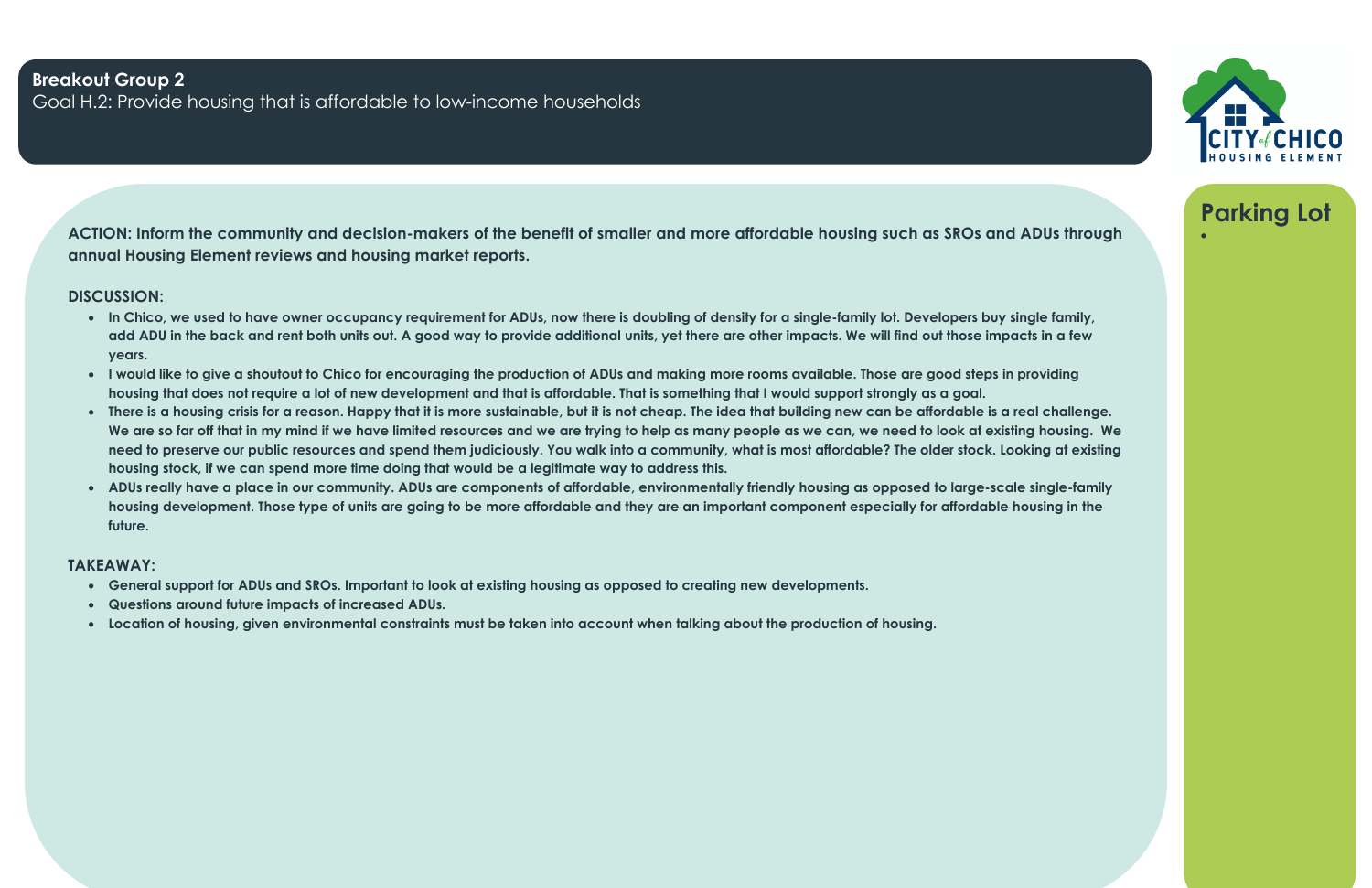# **ADDITIONAL ACTIONS UNDER THIS GOAL: None.** •

# **DUE TO TIME CONSTRAINTS, THE GROUP WAS NOT ABLE TO DISCUSS THE FOLLOWING ACTIONS:**

- **Develop a range of Mixed Income/Inclusionary Policy options that are responsive to the economic and political environment for City Council consideration**
- **Update the Affordable Housing Resource Guide and make it available online.**
- **Annually complete a Housing Element review on implementation progress and make findings available to the community and City Council.**





# **Breakout Group 2** Goal H.2: Provide housing that is affordable to low-income households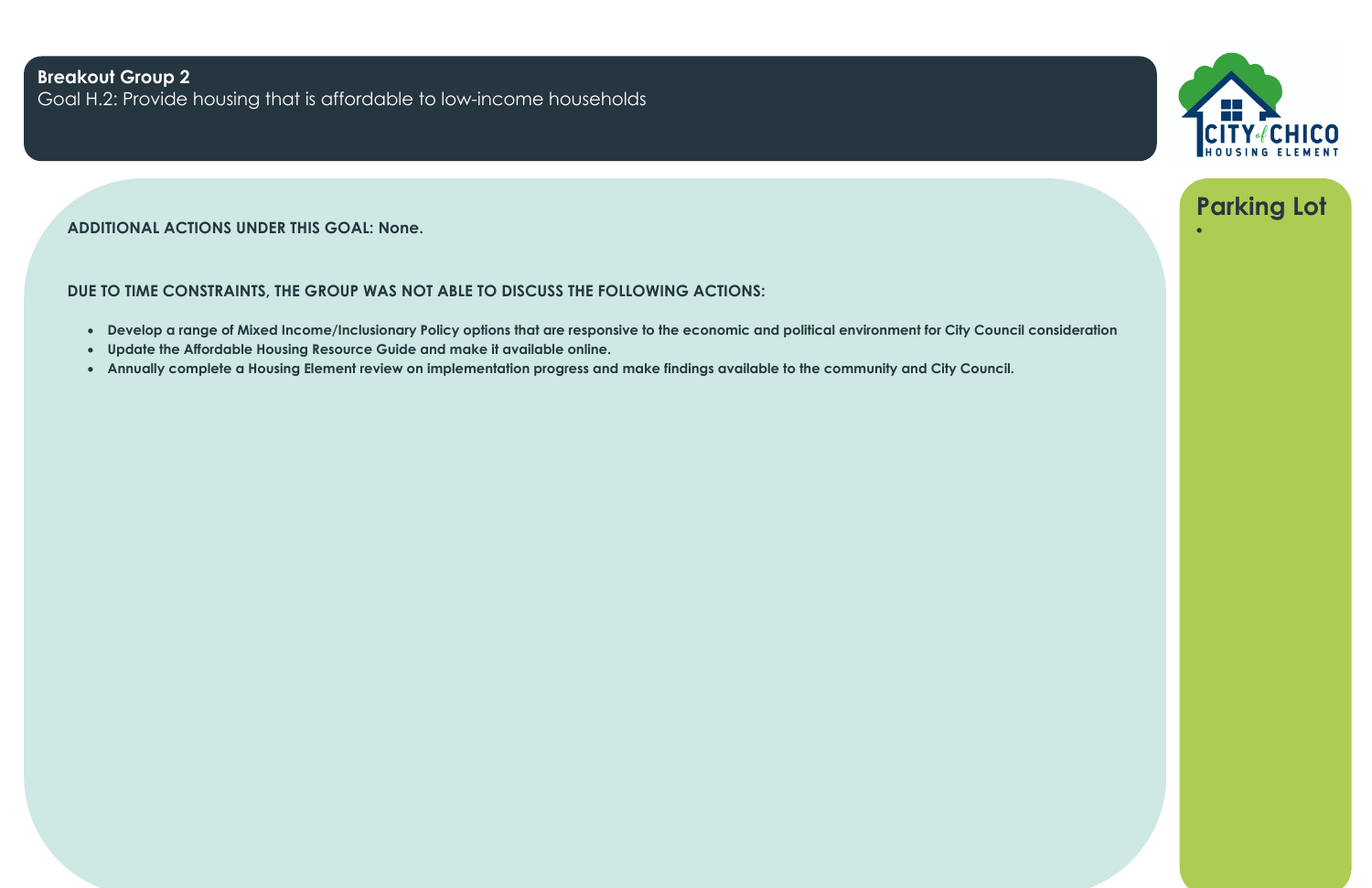# **ACTION: Encourage the development of a variety of housing options for seniors. Promote programs that allow seniors to age in place** •

## **DISCUSSION:**

- **Aging in place for seniors is important, undocumented need**
- **Prioritize senior housing. CHIP senior housing for has a waitlist of 83 people—Very current list. Need for affordable housing demonstrated by report.**
- **Housing Rehabilitation is important for seniors to stay in their homes**
- **Americans struggle to save for retirement, as people age, I fear that seniors may find themselves unhoused, affordable housing should remain the focus**
- **Grandma is getting older, limited transportation availability. Affordable senior housing is often too far away from services and will continue to need increasing support.**
- **Passages does not provide hands on housing support. Home sharing is a part of the solution. Seniors have housing and should remain in it. Caretaking needs to be considered in housing solutions.**
- **Is the need still there? Absolutely. Senior housing on Park Ave has a waitlist 2 years long.**
- **As a senior housing model, consider construction of smaller of cottage units (like the ones behind Safeway), to make more affordable fee structure should not be per unit, but based on sq footage. Incorporate power back ups for outages, seniors are more likely dependent on medical devices**
- **As an older person, we need to think about how isolating it can be when you are old. Having community housing projects that have easy access to getting places where people can form community and get around. Transportation is a huge part of barriers. Access to services and activities, like museums and things that help you feel a part of the community should be considered when deciding where to locate senior housing.**

- **There is a substantial need for senior housing, it should be a priority**
- **We need new units that accommodate the unique needs of seniors in terms of access to services, transportation and not being isolated from community**
- **We need programs to help seniors age in place, like housing rehabilitation, home sharing**
- **Options to construct smaller, cottage style homes with lower fees should be considered and encouraged**

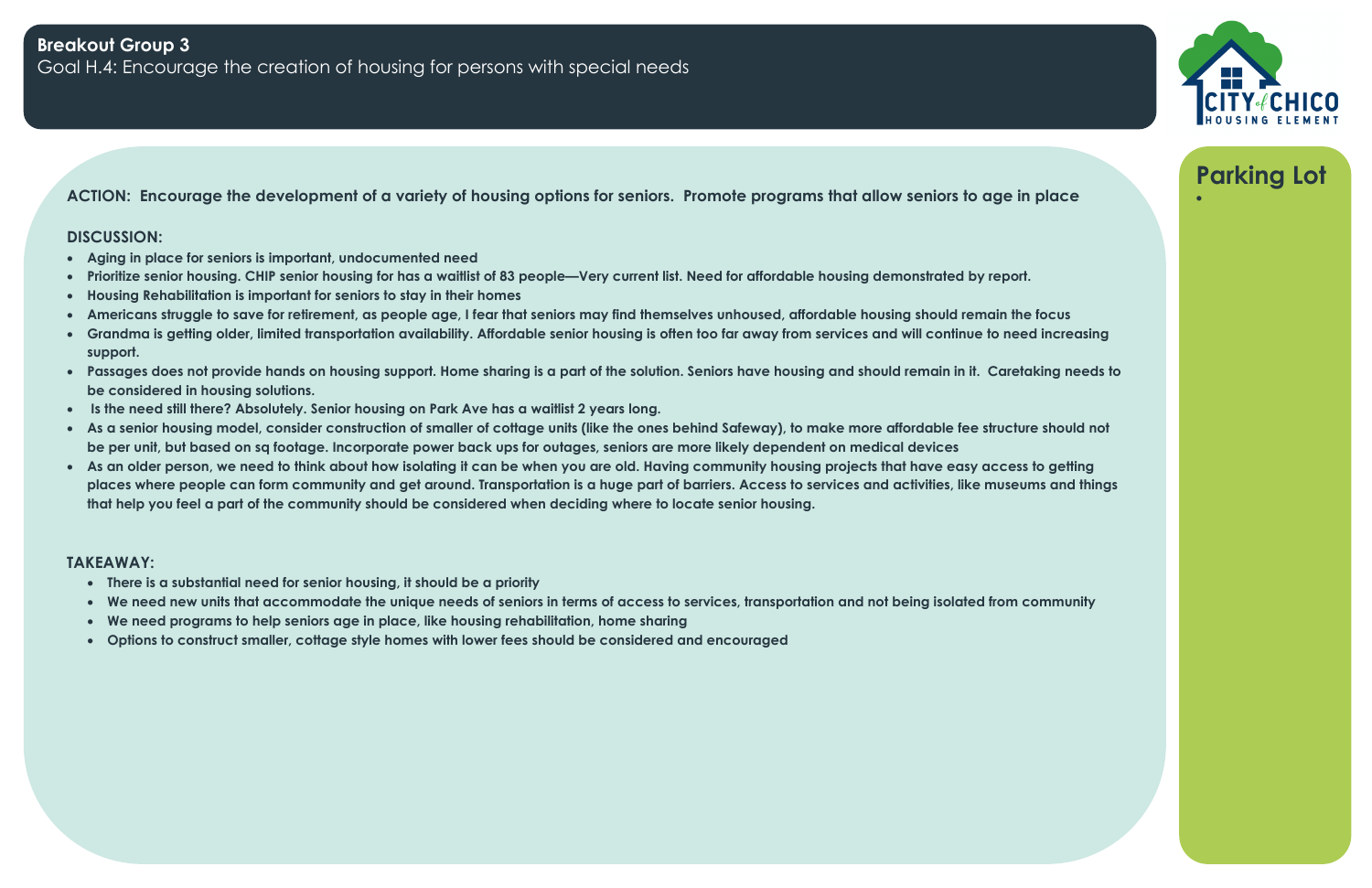**ACTION: Support the development of Single Room Occupancy (SRO) apartments and ADUs through funding and highlighting code** • **incentives found in the General Plan Land Use Element**

## **DISCUSSION:**

- **Not many SROs in Chico**
- **CHIP has some but have found it would be helpful for supportive services at these spaces and associated funding**
- **Used to have SROs downtown, unsure of why they were turned into offices. Large houses or individual leases with a common space is seen with students but could work with seniors too.**
- **Are there Zoning restrictions for SROs? Could this impact new construction?**
- **Need for higher density development to offset operational costs of SROs due to lower rents**
- **We used to have about 4,000 SROs downtown, there is historical stigma (they were referred to as "flop houses")**
- **New SROs face hookup fees and parking minimums—can these be minimized?**
- **Neighborhood opposition ongoing issue**
- **Concerned that profitability of affordable properties is tied to density and why should special needs housing be tied to SROs? Are other housing models an option? In future meetings, rent control should be talked about it, so people can maintain their housing—Will help with aging in place**
- **From experience in Orange County, saw funding go to a rental project for rehabilitation, maintaining older buildings, and as a result gentrification happened. Maintenance and rehab conversations should include rent control. Otherwise, it raises prices.**
- **It's unfortunate that people can't maintain housing, something put in place to make sure there wasn't an increase in rents would be helpful. Concerned about loopholes where people are forced to move after their unit is rehabilitated and offered at higher prices. Concern post-rehab would not serve the same populations.**
- **My life is better if I know I'm not getting rent increases**
- **Is there a way for occupants in rental projects to have equity in projects? Modeled on ownership-equity? Would this keep people in place?**
- **My rent went up in January and the week after I got a letter informing me that it will go up again in May.**
- **Most SROs have a 2-3 year waitlist currently in chico**

- **Most participants felt that Chico should consider rent control as a way to curb housing costs and provide housing security**
- **SROs have a role to play in providing affordable housing, but typically need services and the funding to support those services to be truly successful**
- **SROs face challenges with neighborhood opposition, infrastructure costs—how can these issues be addressed?**



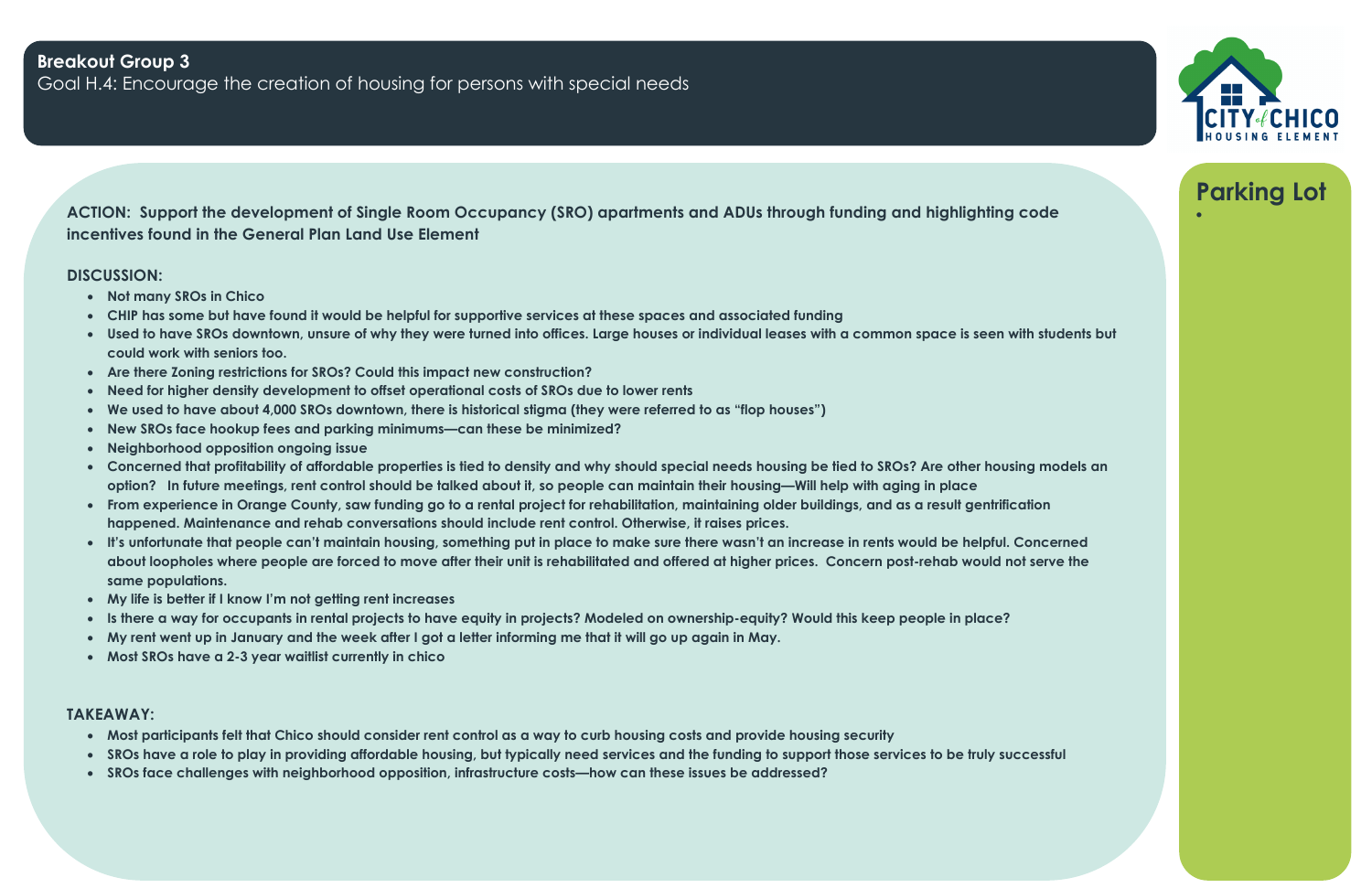# **NEW ACTIONS UNDER THIS GOAL: None.** •

**DUE TO TIME CONSTRAINTS, THE GROUP WAS NOT ABLE TO DISCUSS THE FOLLOWING ACTIONS:**

- **Encourage CSU Chico to continue involvement with the community in campus housing plans.**
- **Continue the Tenant Based Rental Assistance Program (TBRA) to assist households at risk of becoming homeless and who are participating in a self-sufficiency program**



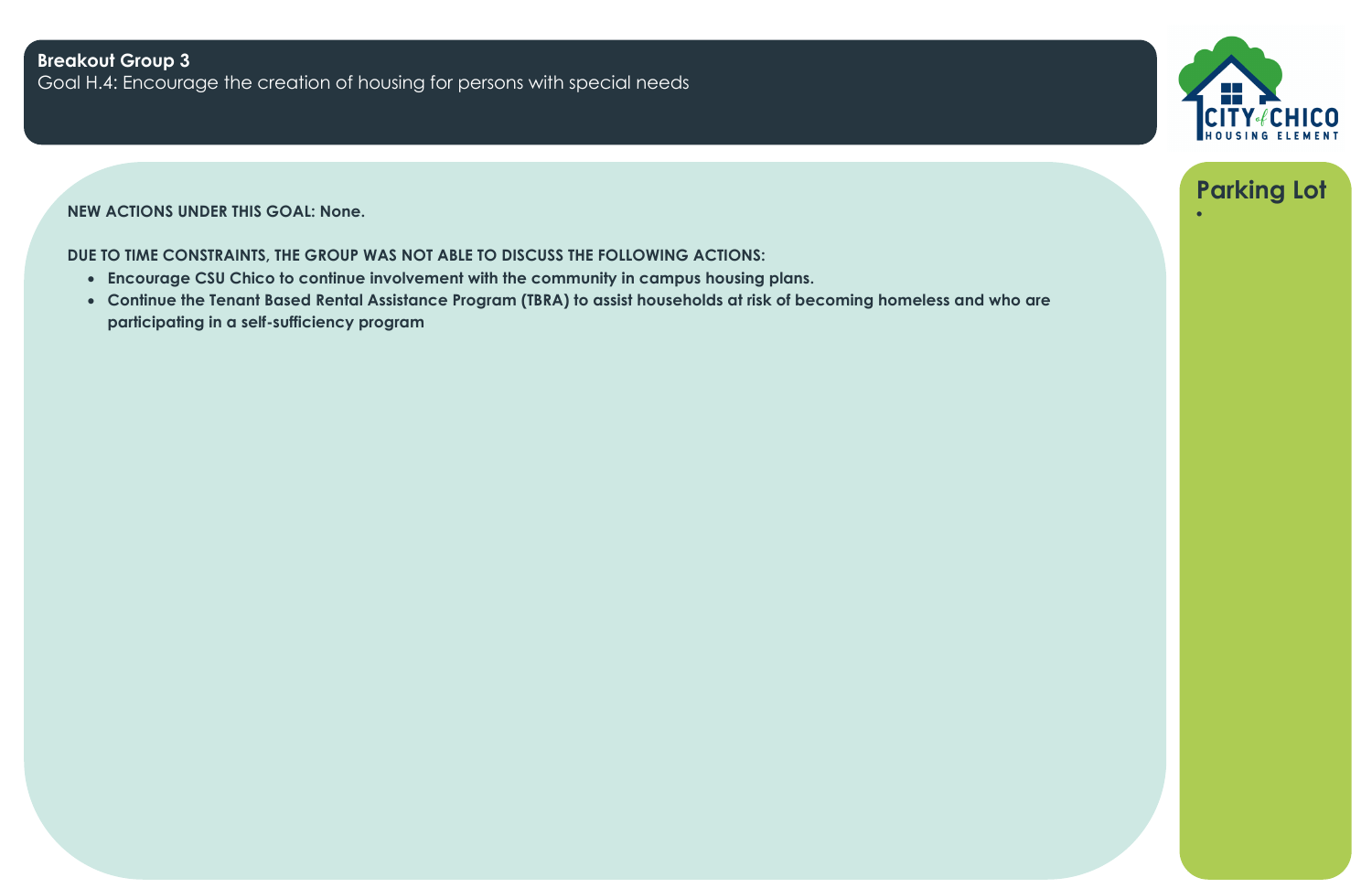• We have plenty of evidence that the kind of development being encouraged by the Chamber of Commerce ends up costing more in the long run that it generates for the city. Since funds are so tight, how is that impact/result being considered? • The 2014 Housing Element mentioned both the elimination of redevelopment agencies and the City's downsizing of departments as reasons we were seeing an enormous shortfall of low-income housing. Should the City be looking at reviving the Housing and Neighborhood **Services** Department? How would it be funded? • How do you ensure progress on the Housing Element? How do you hold the city

accountable to these goals?

**The group had a general discussion about Home Ownership rather than focusing on the current Housing Element Actions under this Goal**

### **DISCUSSION:**

- **I think we should not focus so much on homeownership and focus more on renters. Chico has more renters than homeowners. I fear that monetary incentives on homeownership could lead to gentrification like it has in other communities.**
- **Many who would like to buy a house cannot finance or find units. Feel we need training for lenders on how to work with these households and find more innovative ways to help them.**
- **It seems like monetary supports for homeowners is a "feel good" solution and not addressing needs for the majority of low-income households who need a rental.**
- **How much energy can be generated around encouraging property ownership (buy land/lots instead of already built homes) and build alternative materials affordable homes – i.e. prefab. I am not very knowledgeable about alternative materials but have seen examples of beautiful prefab homes that are affordable.**
- **Homeownership does change people's lives. Having a fixed asset, building equity, moving forward financially. Self-Help models take away the pressure on low-income households to buy more than they need in housing.**
- **Healthy communities have a diverse selection of housing types and solutions. If there is enough housing, we will have a flow of people in and out depending on their stage in life. Home ownership for low-income households is a part of this, but we do need a full spectrum of housing for everyone.**

### **OTHER:**

- **Quality rental products that serve people at different points in their life are needed. Private market providing it less and less. It pushes into finding creative solutions or subsidies.**
- **Creating affordable housing and maintaining affordable housing must be a part of the same conversation. Rent control has to be included to ensure that not only are people getting affordable housing, but are able to keep affordable housing. Otherwise, the problem is perpetuated.**
- **How do we change our structural barriers to creating and sustaining affordable housing, including planning processes, excessive single-family zoning, permitting costs, and standards that prevent non-traditional building methods?**

- **Some people felt the City should stay focused on assistance to develop affordable rental housing, others see the benefit in also assisting with self-help home ownership for low income households.**
- **We need innovative methods and non-traditional models, like helping with the purchase of land and buying manufactured homes. Work with lenders on innovative ways to finance and provide mortgages.**

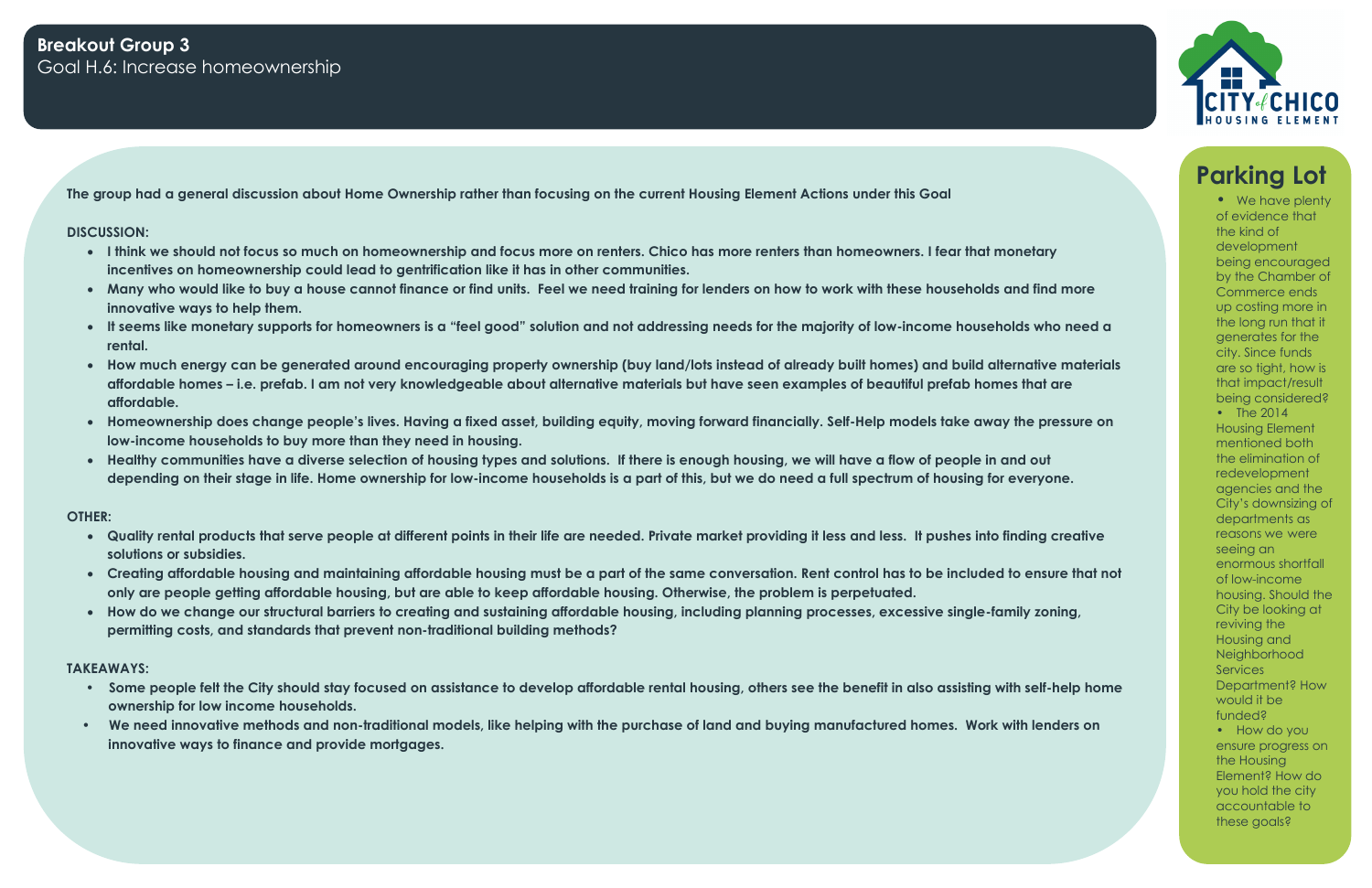# **NEW ACTIONS UNDER THIS GOAL: None.**

# **DUE TO TIME CONSTRAINTS, THE GROUP WAS NOT ABLE TO DISCUSS THE FOLLOWING ACTIONS:**

- **To the extent possible, promote homeownership through the Mortgage Subsidy Program for low- and moderate-income first-time homebuyers. A funding source is not currently available, but may become available through State HCD in the future. Apply for potential funding sources for this program**
- **Pursue resources to offer self-help housing, such as Habitat for Humanity and CHIP homes, to low-income first-time homebuyers.**
- **Support, to the extent possible, counseling on the responsibilities of homeownership and debt management through assistance to local housing and credit counseling service providers**

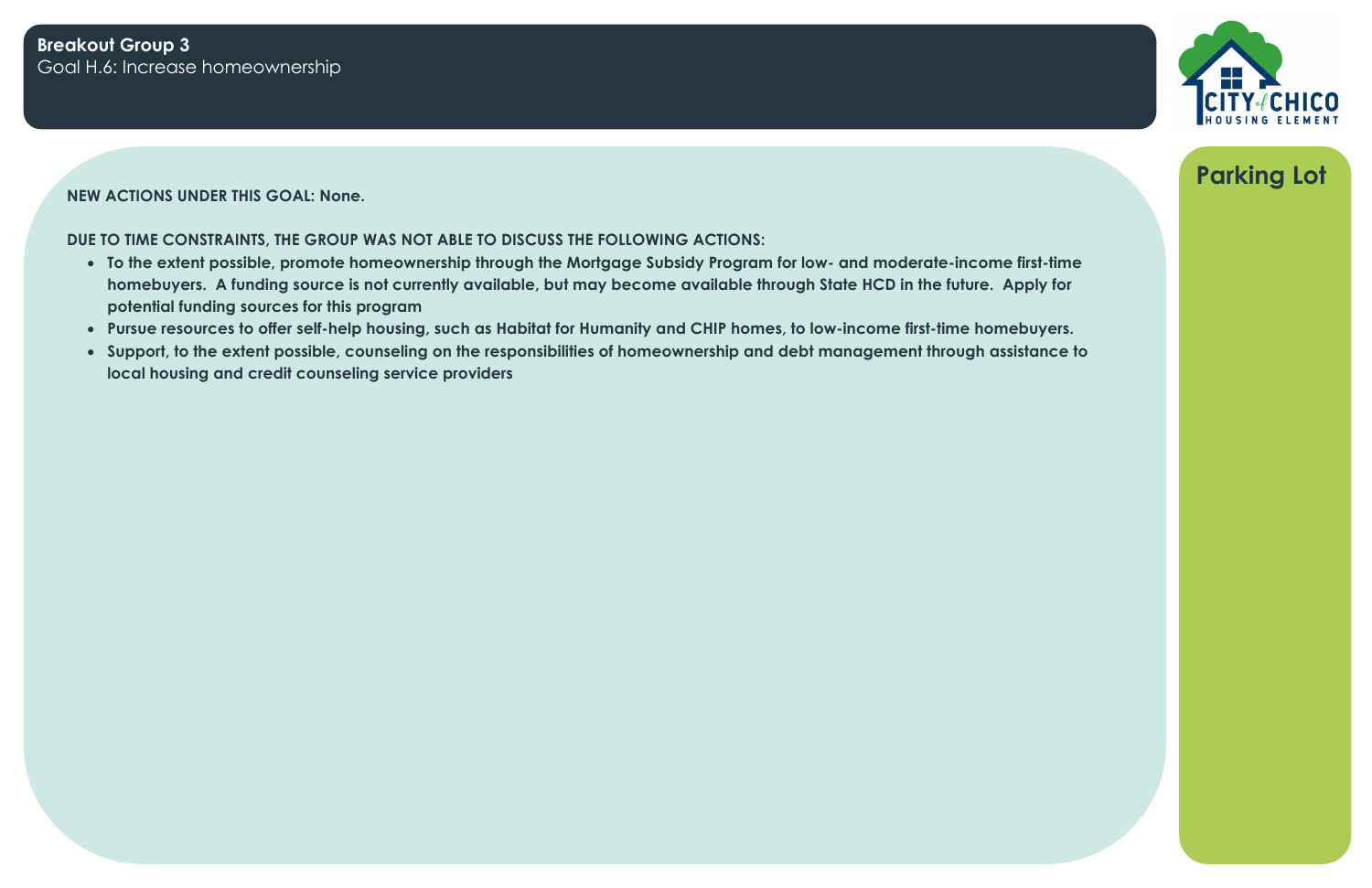• **Ask PD to assist with re-energizing neighborhood watch**

# **ACTION: Continue to support planning at the neighborhood scale**

## **DISCUSSION:**

- **Neighborhood watch was really important but has fizzled out.**
- **Helps with neighborhood connectiveness**
- **Infill development**
- **Fresh ideas for energy efficiency**
- **Conversation about Chamber report about high end housing**
- **Address needs of people living in Chico**
- **Chamber report**
- **ADUs may revitalize neighborhoods**
- **Want to see options, instead of subdivisions**
- **Valley oak village "co-op" shared composting, shared garden, shared facilities in a more affordable format**

# **Breakout Group 4** Goal H.5: Improve, rehabilitate and revitalize existing neighborhoods

- **Citizens would like to see more options for keeping uniqueness of neighborhoods**
- **Neighborhood revitalization through new ADUs**



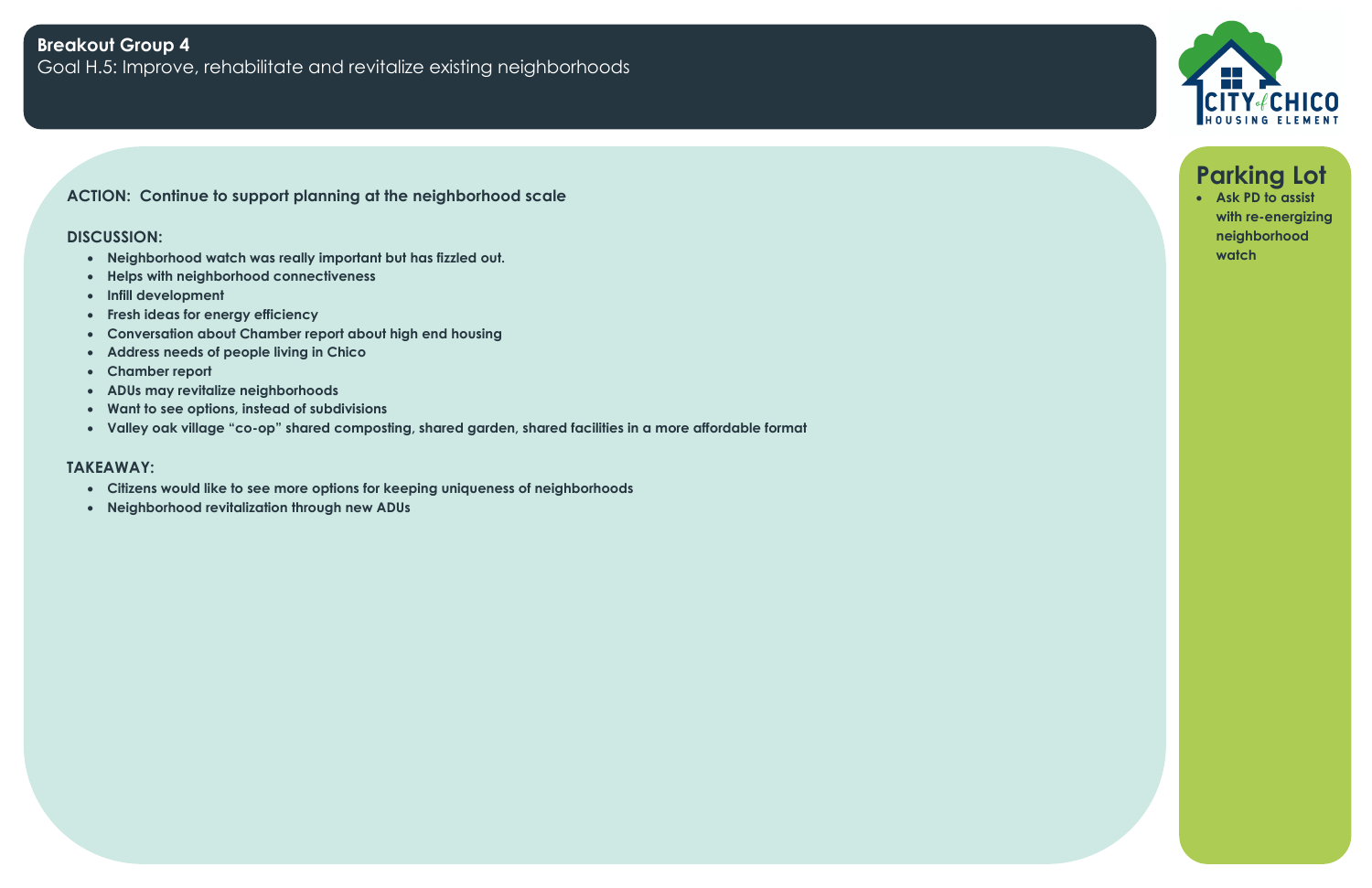• Land availability study done in 2018 before fire, has anything been done with this document?

**ACTION: Maintain a list of existing affordable housing developments that are at risk of losing affordability covenants and collaborate with other housing entities and developers to preserve their affordability.**

## **DISCUSSION:**

- **Cottages behind Safeway on Mangrove – Walker Commons**
- **Housing Trust be involved with preservation of affordable units?**
- **East/Cohasset – parking lot – possibly develop small cottage units**
- **Look at vacant parcels for RHNA numbers – focus on infill**
- **Does Chico State factor in student housing at CSUC?**
- **Risk of covenants – does study have a way to extend the convents? – there are programs out there to extend affordability of housing, typically through rehabilitation of a unit**
- **IIG – gear toward larger development, R3 lots, access for private homeowners for grant funds**
- **Want to drive infill development – should come from City zoning**
- **Incentivize infill**
- **As long as its established as a development ready area, then neighbors may be more willing to accept infill**
- **Upzone single family R1 lots to encourage additional buildings on those lots – is there funding to go toward a project like this?**

- **Track developments to ensure they remain affordable**
- **Look at vacant parcels to create small cottage units that are affordable**
- **Focus on in-fill development, incentivize infill development**

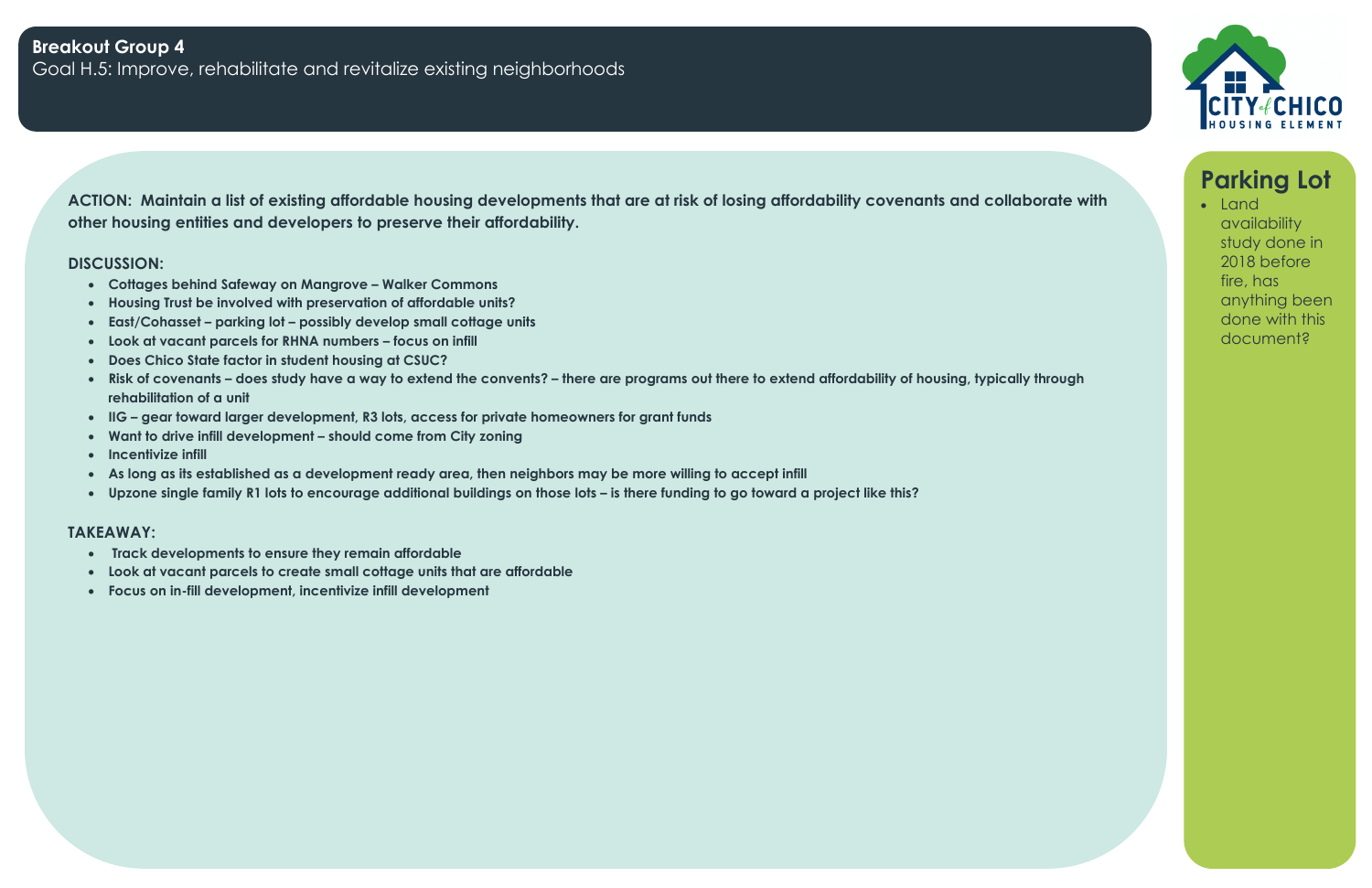# **ACTION: Continue the City's Sewer Connection Assistance program for low-income homeowners** •

## **DISCUSSION:**

- **Yes, supportive of this program**
- **Maybe include multiple families/property owners to reduce the infrastructure costs of connecting to city sewer**
- **Encourage city to have more outreach to target populations to get connected to city sewer (even if not low-income qualified)**

- **Continue programs but look at funding sources to assist those who are above the low-income category**
- **Continue to target populations to encourage connection to city sewer**



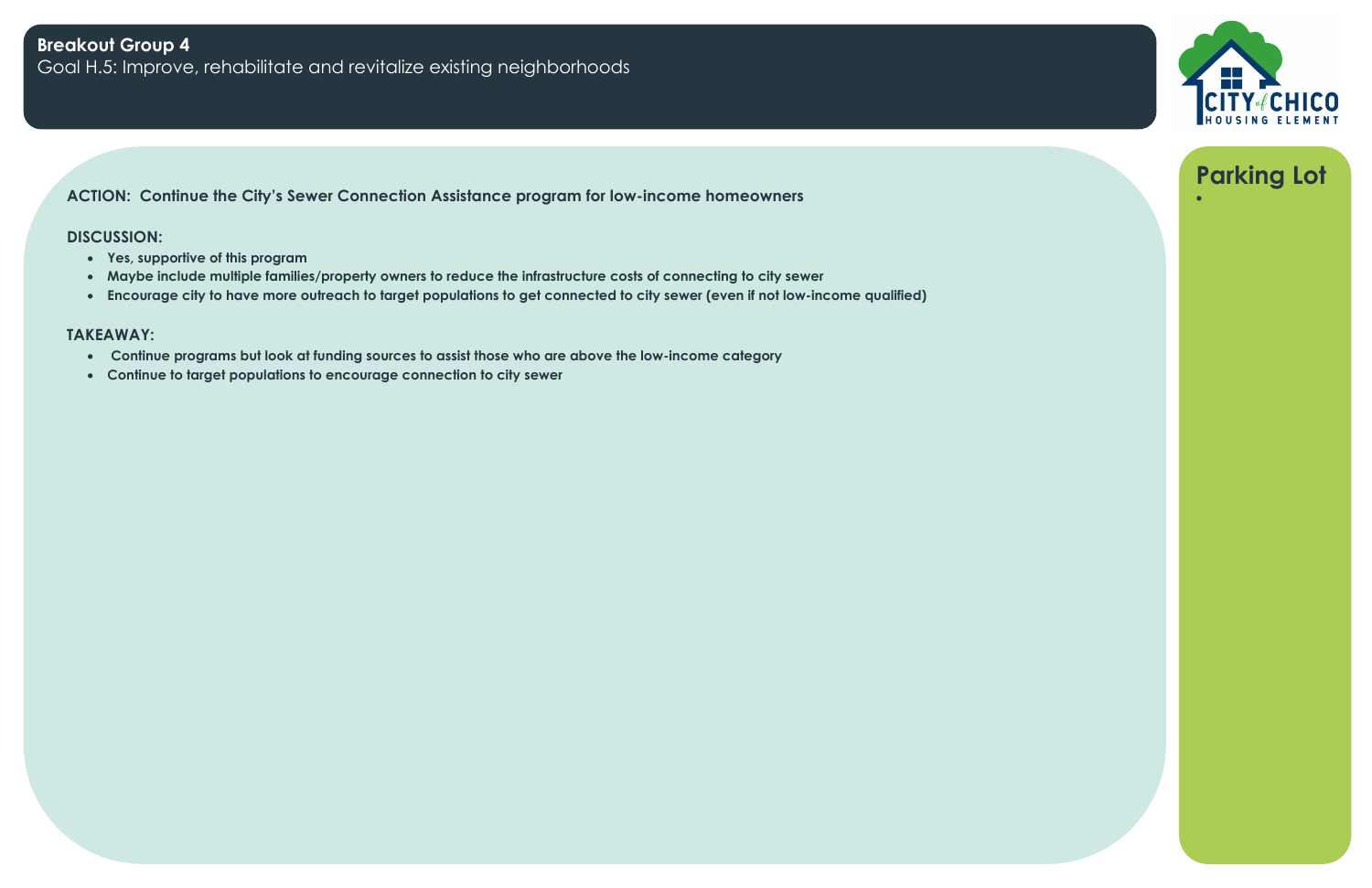**ACTION: Continue the City's Code Enforcement efforts to preserve existing neighborhoods through the elimination of blight and** • **improvement of substandard housing**

## **DISCUSSION:**

- **Reviewed what 'blight' could mean and look at health and safety of the property (weeds/trash/abandoned cars/sewer)**
- **Fire risks handled both by code enforcement officers and fire (weeds)**
- **Encourage code enforcement to enforce the code (not encourage something new)**

# **TAKEAWAY:**

• **Review what 'blight' means and continue to enforcement what is existing policy in City Municipal Code**

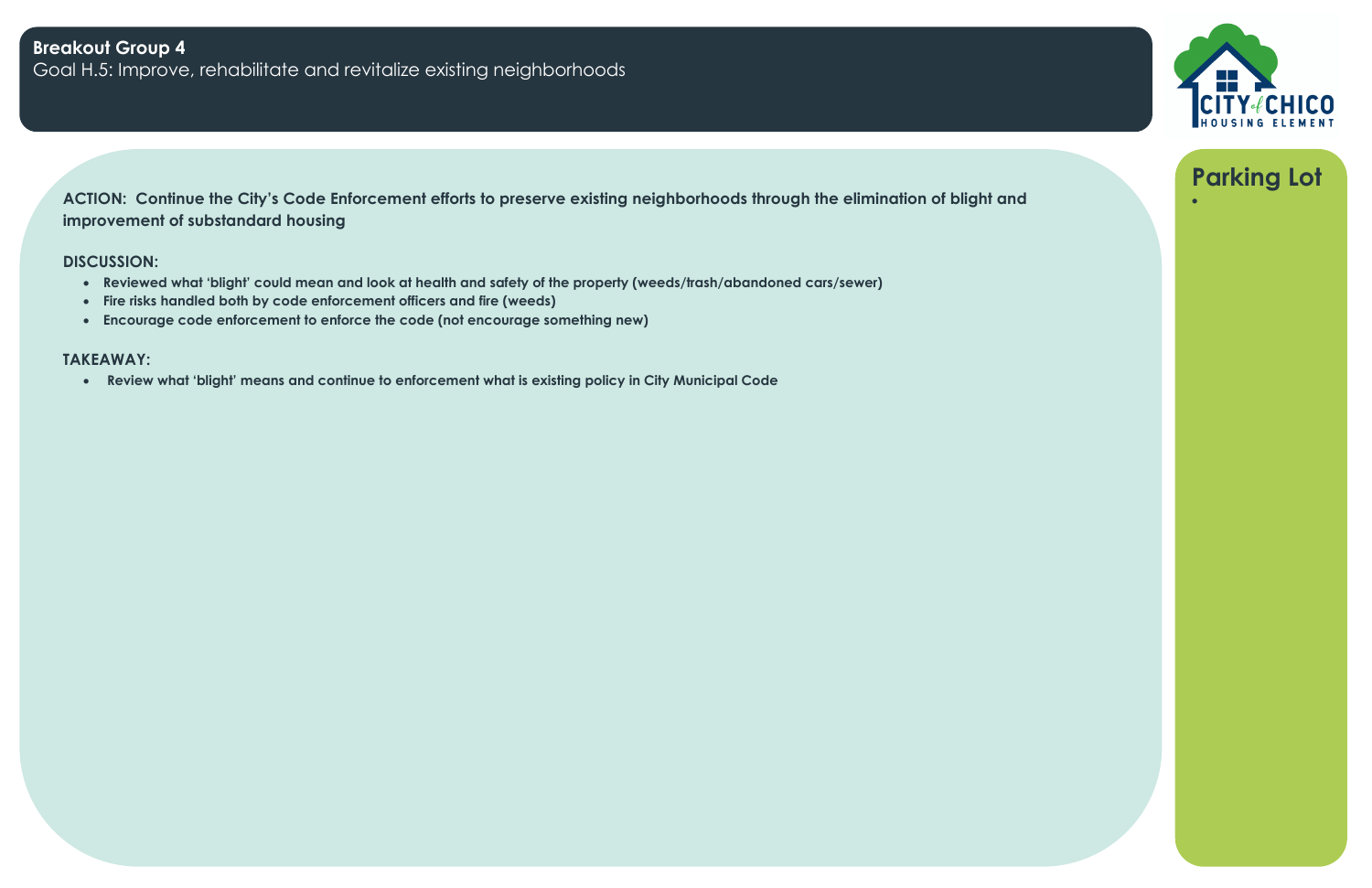**ACTION: Collaborate with stakeholders to expand the annual "Drop and Dash" Programs that cleans up neighborhoods by hauling away** • **unwanted items**

## **DISCUSSION:**

- **Agree this is a great service**
- **Need to be more organized to find better places for items, such as recycling items (slow growth of landfill)**
- **Churches take Sunday off to clean buildings/schools called "LOVE CHICO"**
- **Mayor announced City-wide clean up of parks in April – should expand this to all of Chico**
- **City looking into drop and dash event that encompasses more of City**
- **Chapman town used to do a 'free' dumpster drop off for blighted properties – good idea to consider code enforcement/city wide effort**

## **TAKEAWAY:**

• **Expand 'drop and dash' program to City-wide**



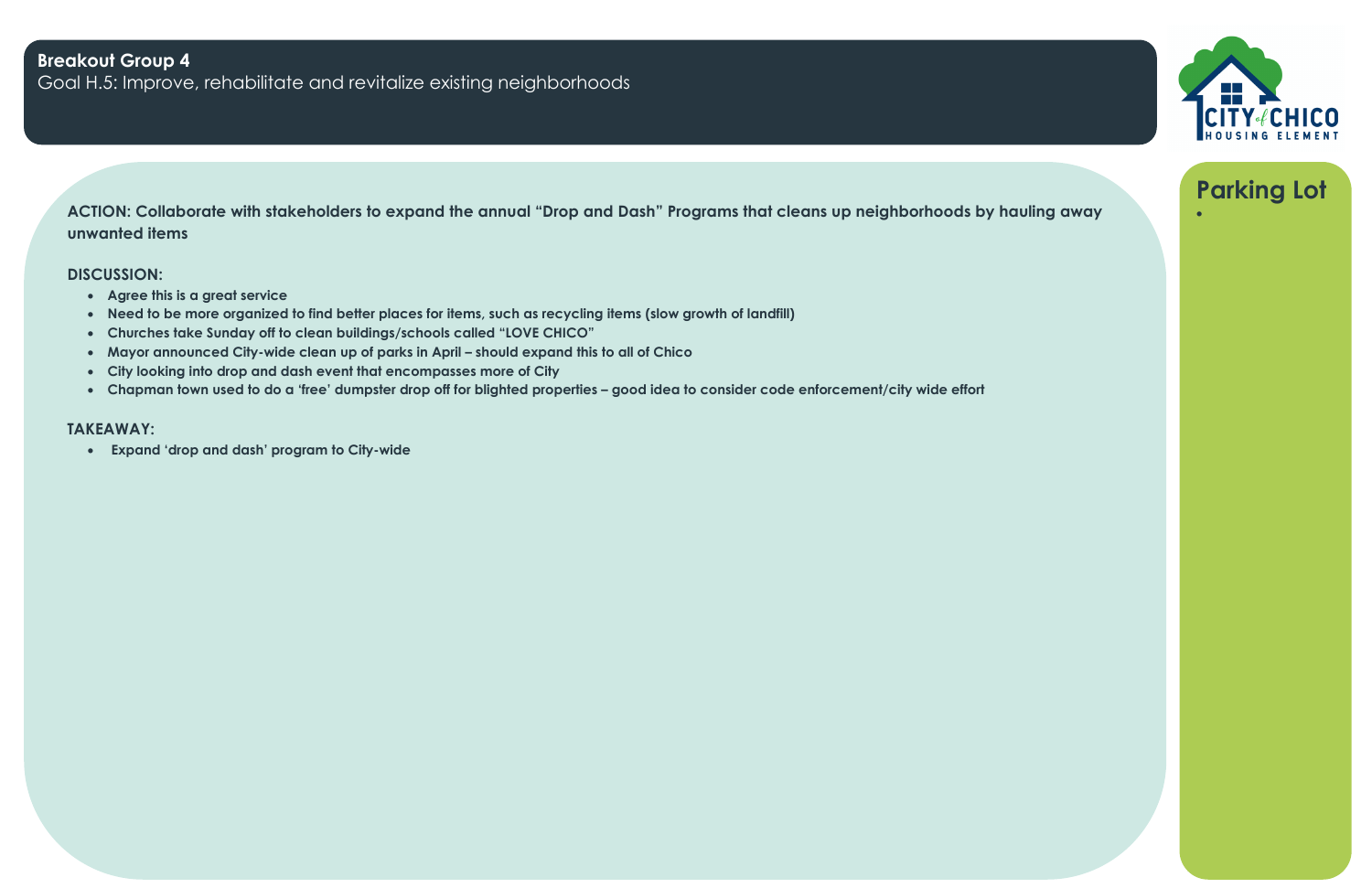**OTHER ACTIONS UNDER THIS GOAL: None.** •



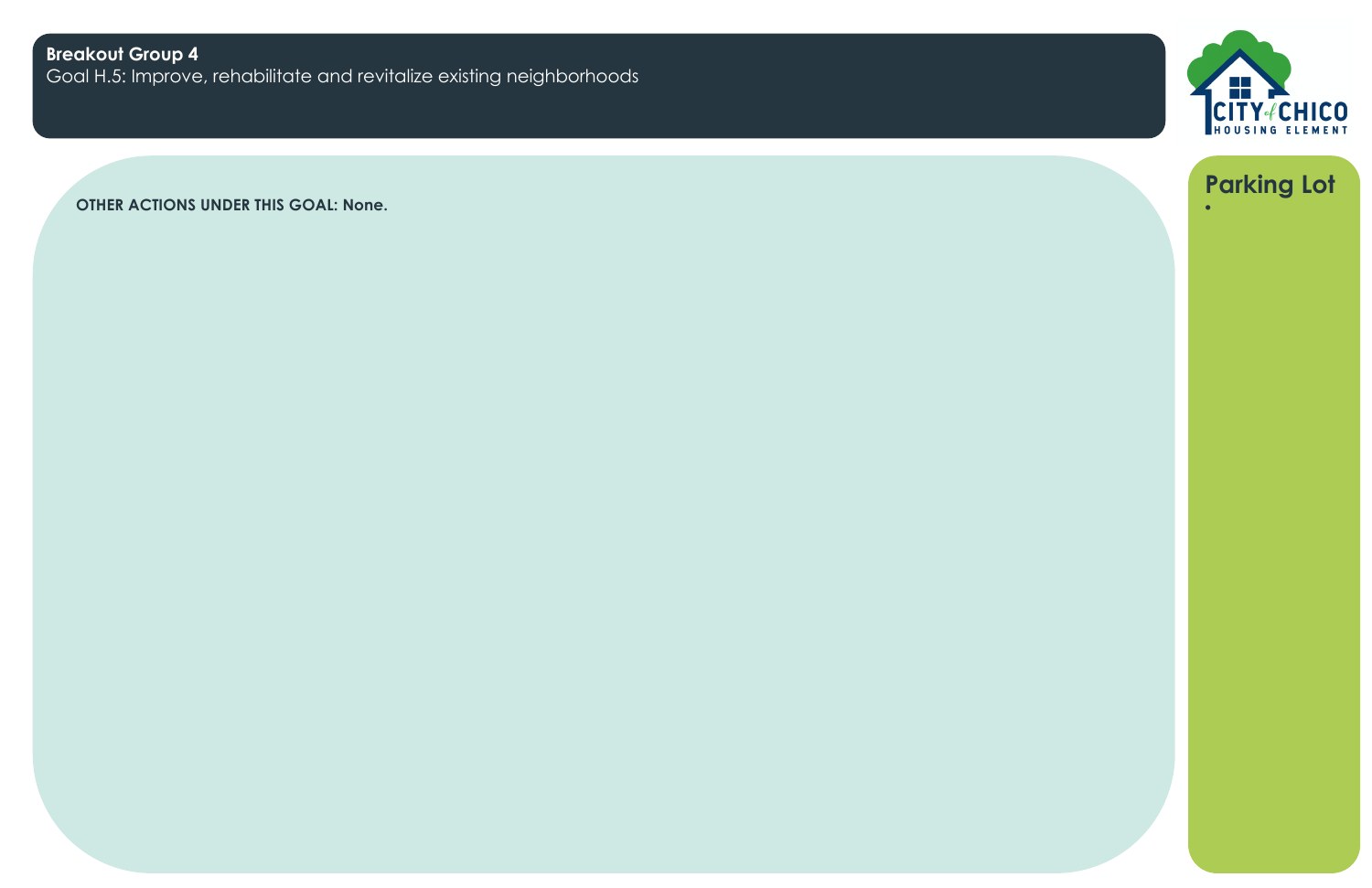**ACTION: Effectively implement periodic updates to the California Building Code through increased staff training to achieve improved** • **energy efficiency and reduce waste.**

## **DISCUSSION:**

• **Impacts new development and rehabilitation of existing homes (depending on level of rehabilitation)**

# **TAKEAWAY:**

• **None.**

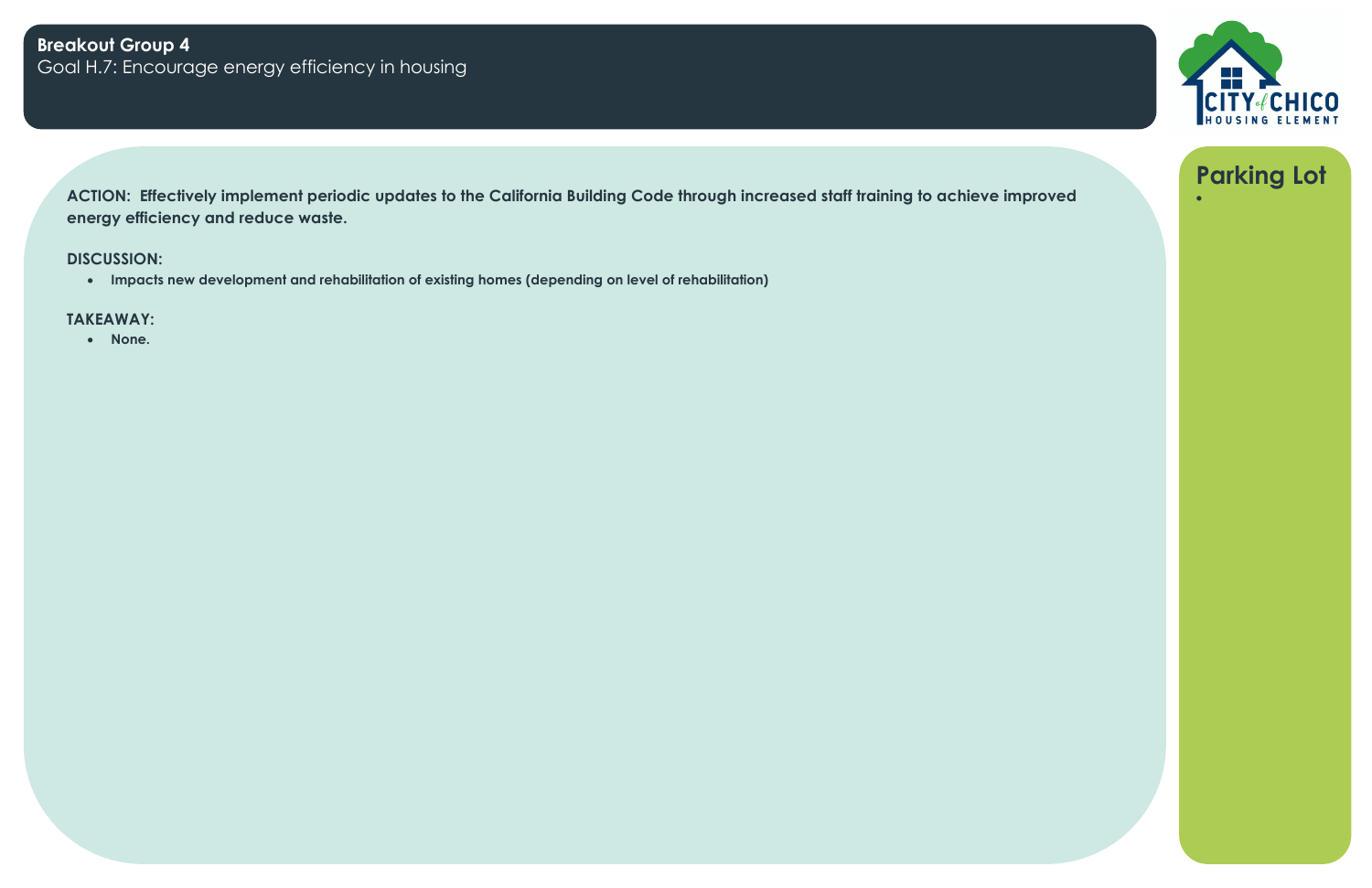**ACTION: Incorporate green building concepts into City funding housing developments, such as the use of solar and electro voltaic cell** • **technologies**

## **DISCUSSION:**

- **Encourage solar companies to go door-to-door to get solar put on their house (free or affordable/realistic to average consumer) who may not be knowledgeable about solar**
- **City should look into wind powered energy source**

# **TAKEAWAY:**

• **None.**



# **Breakout Group 4** Goal H.7: Encourage energy efficiency in housing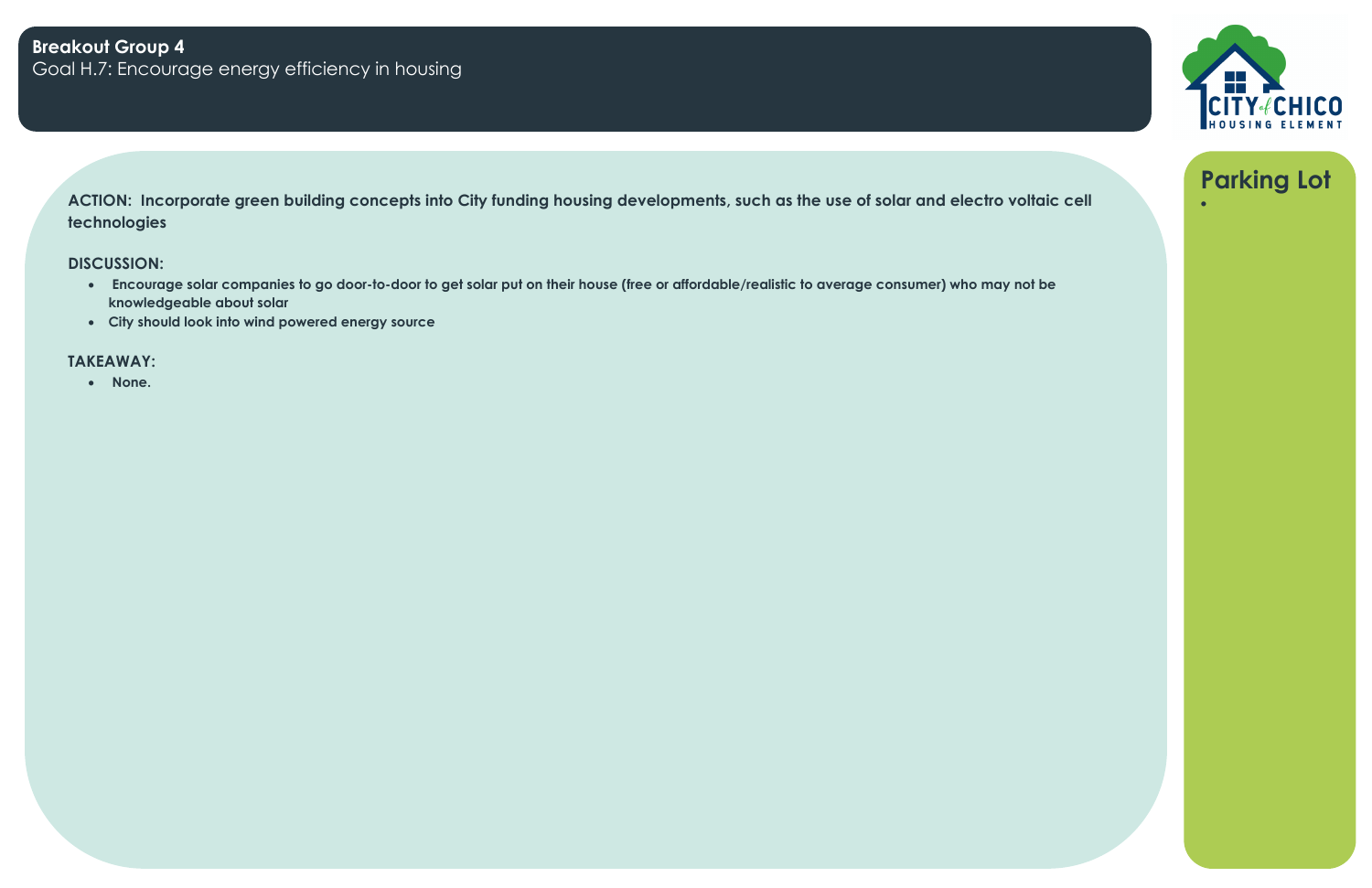• Not much discussion about multifamily housing

**ACTION: Increase energy efficiency of homes through on-going implementation of various City programs such as the City Retrofit Program (RECO), Cool Roof Program, providing home energy rating system (HERS) certifications upon completion of preapproved ADUs, etc. Explore grant funding opportunities for low-income households to participate in these programs.**

## **DISCUSSION:**

- **ADUs are not easy to get financed – not too many companies willing to finance and want a 1/3 or acre more in order to put an ADU**
- **Is City contracted with any financers for ADU development?**
- **City has ADU plans available**
- **Additional ADUs = more financing options**
- **Solar contracting communities (encourage chamber or local folks to support local solar industry)? Good for business, environment, provides savings to families – recommend working this through the business sector**
- **ADU – why all one-story designs? Decreasing footprint, should be a part of these. Multi-story ADU options should be added to City's pre-approved**
- **Electrify everything (happing in next decade) retrofitting should all be green**

- **Look for funding sources to assist with financing ADUs**
- **Continue to expand and support green retrofitting**